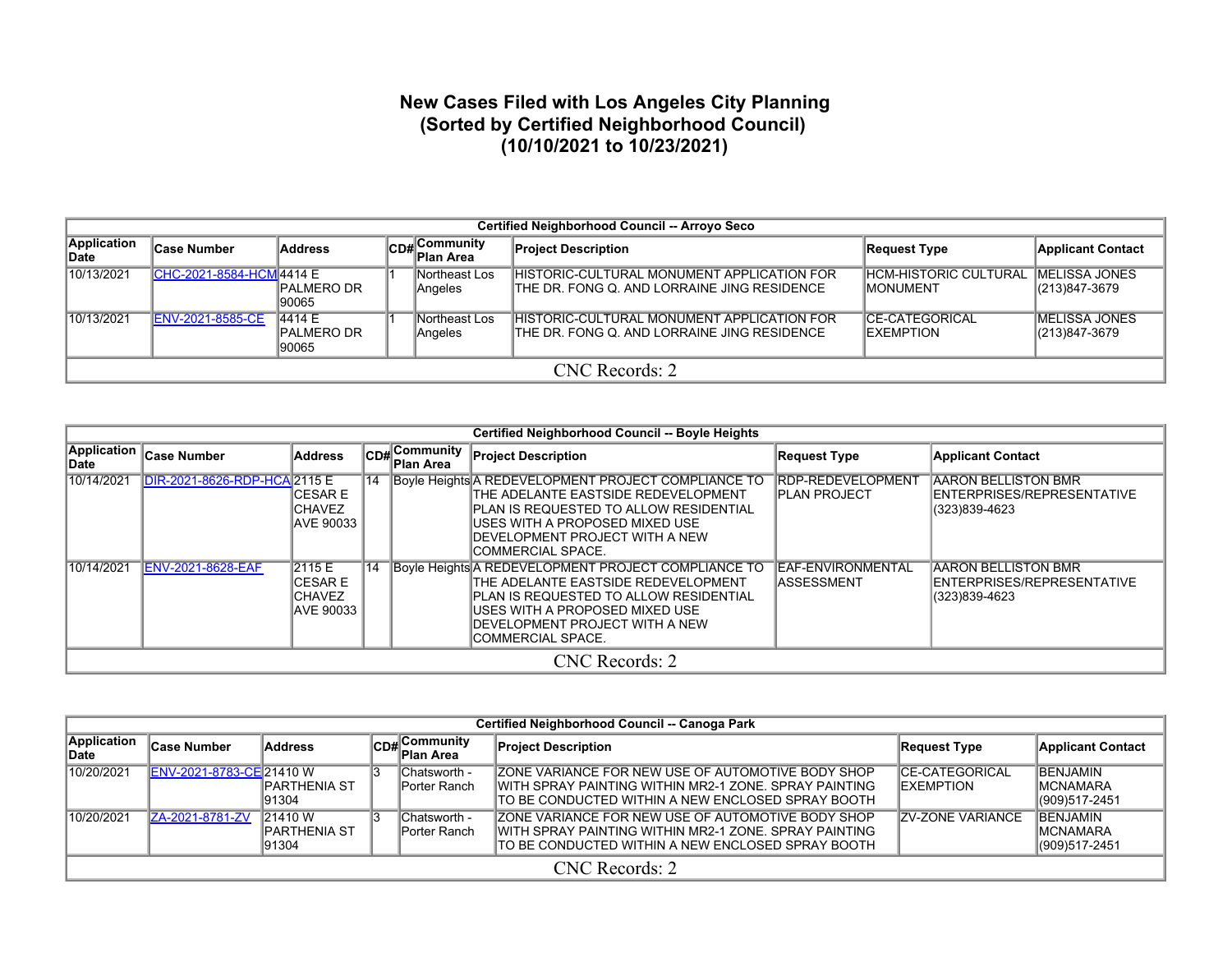|                                   |                              |                                                |                 |                              | Certified Neighborhood Council -- Central Hollywood                                                                                                                                          |                                            |                                                  |  |
|-----------------------------------|------------------------------|------------------------------------------------|-----------------|------------------------------|----------------------------------------------------------------------------------------------------------------------------------------------------------------------------------------------|--------------------------------------------|--------------------------------------------------|--|
| <b>Application</b><br><b>Date</b> | <b>Case Number</b>           | <b>Address</b>                                 |                 | $CD#$ Community<br>Plan Area | <b>Project Description</b>                                                                                                                                                                   | <b>Request Type</b>                        | <b>Applicant Contact</b>                         |  |
| 10/19/2021                        | DIR-2021-8753-TOC-HCA 6766 W | <b>HAWTHORN</b><br>AVE 90028                   | $\overline{13}$ | Hollywood                    | TOC MIX USE 58-UNIT MULTIFAMILY 7-STORY BUILDING<br>UTILIZING ADDITION INCENTIVES                                                                                                            | TOC-TRANSIT ORIENTED<br>ICOMMUNITIES       | <b>JONATHAN YANG</b><br>(213)503-1860            |  |
| 10/12/2021                        | ENV-2018-7559-CE-1A          | 6417 W SELMA<br><b>AVE 90028</b>               | 13              | Hollywood                    | ZONE VARIANCES FROM Q CONDITIONS 1, 3, 4, AND 7 OF<br>ORDINANCE NO. 180,381 TO ALLOW INCREASED GUEST<br>ROOMS, HEIGHT, F.A.R. AND TO PROVIDE PARKING IN<br>CONFORMITY WITH ORDINANCE 182,386 | <b>CE-CATEGORICAL</b><br><b>IEXEMPTION</b> |                                                  |  |
| 10/15/2021                        | ENV-2021-8674-CE             | 1507 N<br><b>ICAHUENGA</b><br>BLVD 90028       | $\overline{13}$ | Hollywood                    | A CUP FOR THE SALE AND SERVICE OF BEER & WINE FOR ICE-CATEGORICAL<br>IOFF-SITE CONSUMPTION WITH AN EXISTING MARKET AND IEXEMPTION<br>TO GO RESTAURANT.                                       |                                            | <b>BRETT</b><br><b>ENGSTROM</b><br>(626)993-7350 |  |
| 10/19/2021                        | <b>ENV-2021-8754-EAF</b>     | 16766 W<br>HAWTHORN<br><b>JAVE 90028</b>       | $\overline{13}$ | Hollywood                    | TOC MIX USE 58-UNIT MULTIFAMILY 7-STORY BUILDING<br>UTILIZING ADDITION INCENTIVES                                                                                                            | EAF-ENVIRONMENTAL<br><b>ASSESSMENT</b>     | <b>JONATHAN YANG</b><br>(213)503-1860            |  |
| 10/15/2021                        | ZA-2021-8671-CUB             | 1507 N<br><b>CAHUENGA</b><br><b>BLVD 90028</b> | 13              | Hollywood                    | A CUP FOR THE SALE AND SERVICE OF BEER & WINE FOR CUB-CONDITIONAL USE<br>IOFF-SITE CONSUMPTION WITH AN EXISTING MARKET AND IBEVERAGE-ALCOHOL<br>TO GO RESTAURANT.                            |                                            | <b>BRETT</b><br><b>ENGSTROM</b><br>(626)993-7350 |  |
|                                   |                              |                                                |                 |                              | CNC Records: 5                                                                                                                                                                               |                                            |                                                  |  |

|                      | Certified Neighborhood Council -- Central San Pedro |           |  |                                                                                                                                                                                                                                                                                                                                                                                                                                                                                                |                                                                                                                                                                                                                      |                     |                             |  |  |  |  |  |
|----------------------|-----------------------------------------------------|-----------|--|------------------------------------------------------------------------------------------------------------------------------------------------------------------------------------------------------------------------------------------------------------------------------------------------------------------------------------------------------------------------------------------------------------------------------------------------------------------------------------------------|----------------------------------------------------------------------------------------------------------------------------------------------------------------------------------------------------------------------|---------------------|-----------------------------|--|--|--|--|--|
| Application<br>∣Date | <b>Case Number</b>                                  | Address   |  | , Community<br>$\overline{\phantom{a}}$ $\overline{\phantom{a}}$ $\overline{\phantom{a}}$ $\overline{\phantom{a}}$ $\overline{\phantom{a}}$ $\overline{\phantom{a}}$ $\overline{\phantom{a}}$ $\overline{\phantom{a}}$ $\overline{\phantom{a}}$ $\overline{\phantom{a}}$ $\overline{\phantom{a}}$ $\overline{\phantom{a}}$ $\overline{\phantom{a}}$ $\overline{\phantom{a}}$ $\overline{\phantom{a}}$ $\overline{\phantom{a}}$ $\overline{\phantom{a}}$ $\overline{\phantom{a}}$ $\overline{\$ | <b>Project Description</b>                                                                                                                                                                                           | <b>Request Type</b> | Applicant<br><b>Contact</b> |  |  |  |  |  |
| 10/15/2021           | <b>DIR-2019-7740-SPR-1A222 W 6TH 15</b>             | IST 90731 |  | ISan Pedro                                                                                                                                                                                                                                                                                                                                                                                                                                                                                     | ICONVERT EXITING 12-STORY OFFICE BUILDING INTO A MIXED USE BUILDING WITH ISPR-SITE<br>GROUND FLOOR COMMERCIAL AND LIVE-WORK APARTMENTS, AND MAINTAIN<br><b>IEXISTING 7-STORY GARAGE WITH GROUND FLOOR COMMERCIAL</b> | <b>IPLAN REVIEW</b> |                             |  |  |  |  |  |
|                      | CNC Records: 1                                      |           |  |                                                                                                                                                                                                                                                                                                                                                                                                                                                                                                |                                                                                                                                                                                                                      |                     |                             |  |  |  |  |  |

|                      | <b>Certified Neighborhood Council -- Chatsworth</b> |                                    |      |                              |                                                                                                                                                  |                   |                                       |  |  |  |  |  |  |
|----------------------|-----------------------------------------------------|------------------------------------|------|------------------------------|--------------------------------------------------------------------------------------------------------------------------------------------------|-------------------|---------------------------------------|--|--|--|--|--|--|
| Application<br>∥Date | <b>Case Number</b>                                  | <b>Address</b>                     |      |                              | CD# Community Plan<br>Area                                                                                                                       | Request Type      | <b>Applicant Contact</b>              |  |  |  |  |  |  |
| 10/12/2021           | <b>ENV-2021-8553-CE NONE</b>                        | <b>INONE 972371</b>                | ∜12∶ | Chatsworth -<br>Porter Ranch | <b>IREQUEST TO ALLOW A MAXIMUM 6-FOOT BLOCK WALL WITHIN ICE-CATEGORICAL</b><br>THE FRONTYARD SETBACK OF LOT 1 OF TRACT 53178 (APN<br>2708010018) | <b>IEXEMPTION</b> | IQUINN PAULIN<br>AGUERO (949)330-0157 |  |  |  |  |  |  |
| 10/12/2021           | ZA-2021-8552-F                                      | <b>NONE</b><br><b>INONE 972371</b> | ∜12∶ | Chatsworth -<br>Porter Ranch | IREQUEST TO ALLOW A MAXIMUM 6-FOOT BLOCK WALL WITHIN IF-FENCE HEIGHT<br>THE FRONTYARD SETBACK OF LOT 1 OF TRACT 53178 (APN)<br>2708010018)       |                   | IQUINN PAULIN<br>AGUERO (949)330-0157 |  |  |  |  |  |  |
|                      | CNC Records: 2                                      |                                    |      |                              |                                                                                                                                                  |                   |                                       |  |  |  |  |  |  |

|                                   | Pedro<br>$\ddot{\sim}$<br>. |         |                                         |    |      |                           |  |  |  |  |  |  |  |
|-----------------------------------|-----------------------------|---------|-----------------------------------------|----|------|---------------------------|--|--|--|--|--|--|--|
| .<br>.Appli∩∴<br>lication<br>Date | umbe                        | Address | munity<br>$\sim$<br>◡◡<br>-ום ו<br>ססור | -- | Tvpe | Applica<br><b>Contact</b> |  |  |  |  |  |  |  |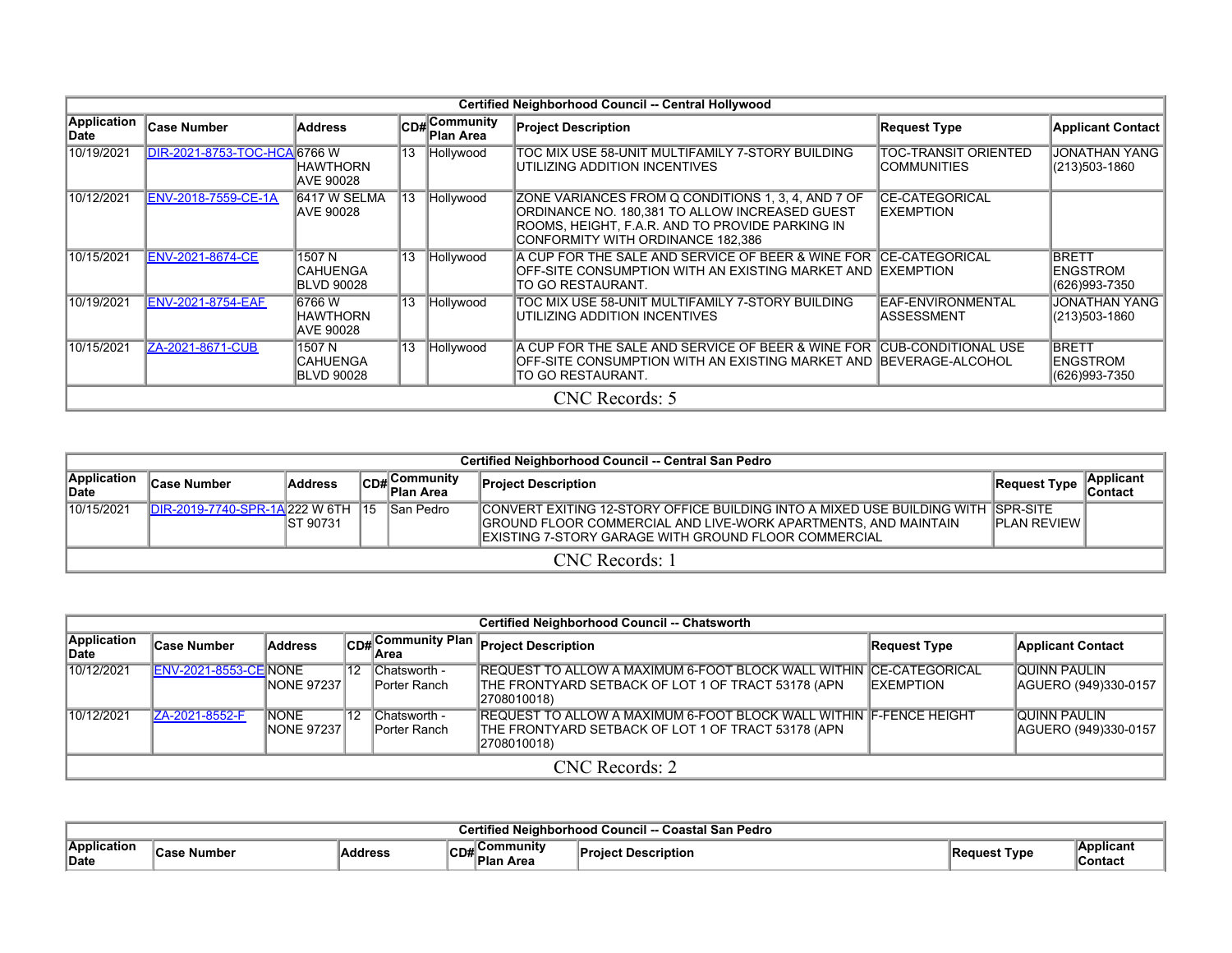| 10/20/2021      | CPC-2019-4884-CU-DB-SPR-1A 2111 S PACIFIC<br>AVE 90731 | $ 15\rangle$ | lSan Pedro | CONSTRUCTION OF A 100 UNIT MIXED-USE BUILDING WITH<br><b>IGROUND FLOOR RETAIL AND SUB PARKING</b> | I ICU-CONDITIONAL<br><b>IUSE</b> |  |  |  |  |  |  |
|-----------------|--------------------------------------------------------|--------------|------------|---------------------------------------------------------------------------------------------------|----------------------------------|--|--|--|--|--|--|
| `N(<br>Records: |                                                        |              |            |                                                                                                   |                                  |  |  |  |  |  |  |

|                            | <b>Certified Neighborhood Council -- Del Rey</b> |                         |  |                                                      |                                                                                                                                                               |                                                        |                                                     |  |  |  |  |  |  |
|----------------------------|--------------------------------------------------|-------------------------|--|------------------------------------------------------|---------------------------------------------------------------------------------------------------------------------------------------------------------------|--------------------------------------------------------|-----------------------------------------------------|--|--|--|--|--|--|
| Application<br><b>Date</b> | <b>Case Number</b>                               | <b>Address</b>          |  | $\mathbb{C}_{\mathsf{DBH}}$ Community<br>' Plan Area | <b>Project Description</b>                                                                                                                                    | Request Type                                           | <b>Applicant Contact</b>                            |  |  |  |  |  |  |
| 10/20/2021                 | ENV-2021-8788-CE 4119 S                          | ICENTINELA AVE<br>90066 |  | Palms - Mar<br>Vista - Del Rev                       | A CUP FOR THE SALE AND SERVICE OF BEER & WINE FOR<br>OFF-SITE AND ON-SITE CONSUMPTION IN CONJUNCTION<br>IWITH A DELI & RESTAURANT. TING RESTAURANT            | <b>ICE-CATEGORICAL</b><br><b>IEXEMPTION</b>            | <b>ICLAYTON</b><br><b>IPRZEKOP</b><br>(310)729-1424 |  |  |  |  |  |  |
| 10/20/2021                 | ZA-2021-8787-CUB 4119 S                          | ICENTINELA AVE<br>90066 |  | lPalms - Mar<br>Vista - Del Rev                      | <b>A CUP FOR THE SALE AND SERVICE OF BEER &amp; WINE FOR</b><br>OFF-SITE AND ON-SITE CONSUMPTION IN CONJUNCTION<br>IWITH A DELI & RESTAURANT. TING RESTAURANT | <b>CUB-CONDITIONAL USE</b><br><b>IBEVERAGE-ALCOHOL</b> | <b>CLAYTON</b><br><b>IPRZEKOP</b><br>(310)729-1424  |  |  |  |  |  |  |
|                            | CNC Records: 2                                   |                         |  |                                                      |                                                                                                                                                               |                                                        |                                                     |  |  |  |  |  |  |

|                             |                                |                                       |    |                                          | Certified Neighborhood Council -- East Hollywood                                                                                                                                                   |                                                                  |                                                    |
|-----------------------------|--------------------------------|---------------------------------------|----|------------------------------------------|----------------------------------------------------------------------------------------------------------------------------------------------------------------------------------------------------|------------------------------------------------------------------|----------------------------------------------------|
| <b>Application</b><br>lDate | <b>Case Number</b>             | <b>Address</b>                        |    | <b>CD#</b> Community<br><b>Plan Area</b> | <b>Project Description</b>                                                                                                                                                                         | Request Type                                                     | <b>Applicant Contact</b>                           |
| 10/22/2021                  | DIR-2021-2250-TOC-HCA-1A 509 N | <b>IHOOVER ST</b><br>190004           | 13 | Wilshire                                 | PURSUANT TO LAMC 12.22 A.31, TO PERMIT THE<br>DEMOLITION OF (E) OFFICE BUILDING, 2 (E) SFD'S, 2<br>DETACHED GARAGES & A CONSTRUCTION OF A NEW 6<br>STORY, 40 UNIT APARTMENT BUILDING IN TOC TIER 3 | <b>TOC-TRANSIT ORIENTED</b><br>ICOMMUNITIES                      |                                                    |
| 10/21/2021                  | <b>DIR-2021-8816-WDI</b>       | 1015 N<br><b>VERMONT</b><br>AVE 90029 | 13 | Hollywood                                | A TOC. PROJECT PERMIT COMPLIANCE. AND SITE PLAN<br><b>IREVIEW TO CONSTRUCT A OF 100% AFFORDABLE</b><br>IHOUSING PROJECT WITH GROUND FLOOR COMMERCIAL<br>IWITH 50% PERMANENT SUPPORTIVE HOUSING     | WDI-WAIVER OF<br><b>IDEDICATIONS AND</b><br><b>IIMPROVEMENTS</b> | <b>DONNA SHEN</b><br><b>TRIPP</b><br>(310)838-2400 |
| 10/21/2021                  | <b>ENV-2021-8817-CE</b>        | 1015 N<br><b>VERMONT</b><br>AVE 90029 | 13 | Hollywood                                | A TOC, PROJECT PERMIT COMPLIANCE, AND SITE PLAN<br><b>IREVIEW TO CONSTRUCT A OF 100% AFFORDABLE</b><br>HOUSING PROJECT WITH GROUND FLOOR COMMERCIAL<br>WITH 50% PERMANENT SUPPORTIVE HOUSING       | <b>CE-CATEGORICAL</b><br><b>EXEMPTION</b>                        | <b>DONNA SHEN</b><br><b>TRIPP</b><br>(310)838-2400 |
|                             |                                |                                       |    |                                          | CNC Records: 3                                                                                                                                                                                     |                                                                  |                                                    |

|                      | Certified Neighborhood Council -- Empowerment Congress Southwest Area |                                    |  |                           |                                                                                   |                                  |                                     |  |  |  |  |  |  |
|----------------------|-----------------------------------------------------------------------|------------------------------------|--|---------------------------|-----------------------------------------------------------------------------------|----------------------------------|-------------------------------------|--|--|--|--|--|--|
| Application<br>∣Date | <b>Case Number</b>                                                    | <b>Address</b>                     |  | CD#Community<br>Plan Area | <b>Project Description</b>                                                        | Request Type                     | Applicant Contact                   |  |  |  |  |  |  |
| 10/14/2021           | ICPC-2021-8640-DB-CU-SPR-PHP-VHCA 1218 W                              | IMANCHESTER AVE<br>90044           |  | South Los<br>Angeles      | <b>DENSITY BONUS PROJECT FOR</b><br>INEW 132 UNIT RESIDENTIAL<br><b>IBUILDING</b> | <b>DB-DENSITY BONUS</b>          | <b>HEATHER LEE</b><br>(310)906-6880 |  |  |  |  |  |  |
| 10/14/2021           | <b>ENV-2021-8641-EAF</b>                                              | 1218 W<br>IMANCHESTER AVE<br>90044 |  | South Los<br>Angeles      | <b>DENSITY BONUS PROJECT FOR</b><br>INEW 132 UNIT RESIDENTIAL<br>IBUILDING        | EAF-ENVIRONMENTAL<br>IASSESSMENT | <b>HEATHER LEE</b><br>(310)906-6880 |  |  |  |  |  |  |
|                      |                                                                       |                                    |  | CNC Records: 2            |                                                                                   |                                  |                                     |  |  |  |  |  |  |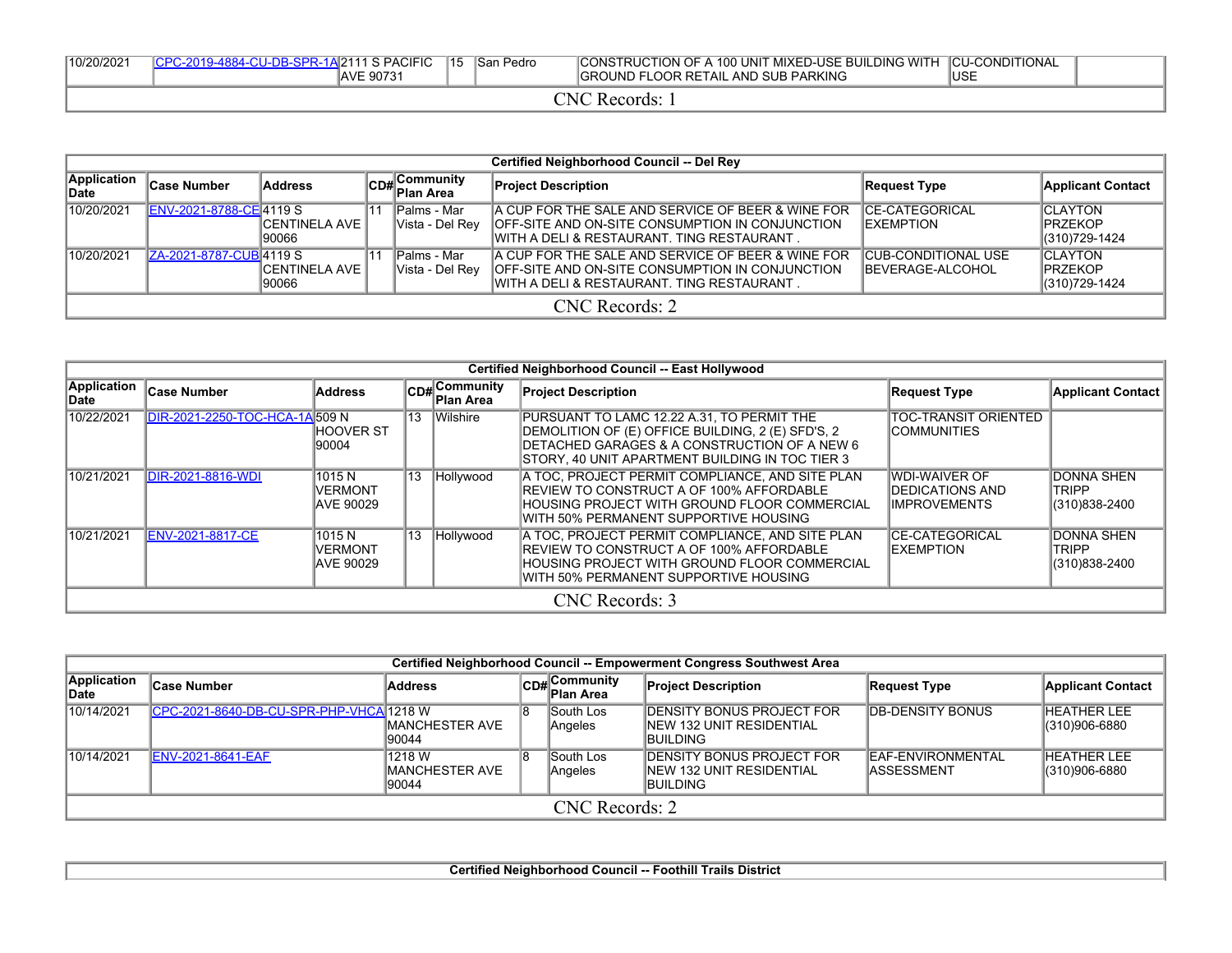| Application<br>∣Date | Case Number                               | Address                       |  | CD#Community<br>Plan Area      | <b>Project Description</b>                                                                                                                             | <b>Request Type</b>                                                      | Applicant Contact                                |  |  |  |  |  |
|----------------------|-------------------------------------------|-------------------------------|--|--------------------------------|--------------------------------------------------------------------------------------------------------------------------------------------------------|--------------------------------------------------------------------------|--------------------------------------------------|--|--|--|--|--|
| 10/14/2021           | <b>DIR-2021-8633-SPP 9841 W LA TUNA 7</b> | <b>ICANYON ROAD</b><br>191352 |  | Sun Valley - La<br>Tuna Canyon | 2.546 SF ADDITION TO AN EXISTING 2.588 SF SFD WITHIN<br>THE SAN GABRIEL/VERDUGO MOUNTAINS SCENIC<br>IPRESERVATION SPECIFIC PLAN ZONED A2-1 AND A2-1-K. | <b>SPP-SPECIFIC PLAN</b><br><b>IPROJECT PERMIT</b><br><b>ICOMPLIANCE</b> | JENIFER<br><b>ICARVALHO</b><br>$(310)363 - 7581$ |  |  |  |  |  |
| 10/14/2021           | <b>IENV-2021-8634-CE 9841 W LA TUNA 7</b> | <b>CANYON ROAD</b><br>191352  |  | Sun Valley - La<br>Tuna Canyon | 2,546 SF ADDITION TO AN EXISTING 2,588 SF SFD WITHIN<br>THE SAN GABRIEL/VERDUGO MOUNTAINS SCENIC<br>IPRESERVATION SPECIFIC PLAN ZONED A2-1 AND A2-1-K. | <b>ICE-CATEGORICAL</b><br><b>IEXEMPTION</b>                              | JENIFER<br><b>ICARVALHO</b><br>(310)363-7581     |  |  |  |  |  |
|                      | CNC Records: 2                            |                               |  |                                |                                                                                                                                                        |                                                                          |                                                  |  |  |  |  |  |

|                      |                          |                                       |    |                             | <b>Certified Neighborhood Council -- Harbor City</b>                                                                                          |                                                                                       |                                 |  |  |  |  |  |
|----------------------|--------------------------|---------------------------------------|----|-----------------------------|-----------------------------------------------------------------------------------------------------------------------------------------------|---------------------------------------------------------------------------------------|---------------------------------|--|--|--|--|--|
| Application<br>∣Date | <b>Case Number</b>       | <b>Address</b>                        |    | CD#Community<br>Plan Area   | <b>Project Description</b>                                                                                                                    | <b>Request Type</b>                                                                   | <b>Applicant Contact</b>        |  |  |  |  |  |
| 10/22/2021           | ENV-2021-8848-CE 26512 S | <b>PRESIDENT</b><br>IAVE 90710        | 15 | Wilmington -<br>Harbor City | DEMO (E) DETACHED GARAGE AND BUILD (N)<br>532 SQ FT. FRONT ADDITION TO INCLUDE<br>CONFORMING GARAGE AND BEDROOM SUITE<br>IIN THE R1-1XL ZONE. | <b>ICE-CATEGORICAL EXEMPTION</b>                                                      | MARK WILLIAMS<br>(310)529-5821  |  |  |  |  |  |
| 10/22/2021           | ZA-2021-8847-ZAA 26512 S | <b>IPRESIDENT</b><br><b>AVE 90710</b> | 15 | Wilmington -<br>Harbor City | (DEMO (E) DETACHED GARAGE AND BUILD (N<br>1532 SQ FT. FRONT ADDITION TO INCLUDE<br>CONFORMING GARAGE AND BEDROOM SUITE<br>IN THE R1-1XL ZONE. | ZAA-AREA,HEIGHT,YARD,AND BLDG LINE<br>ADJMNTS GT 20% (SLIGHT<br><b>MODIFICATIONS)</b> | IMARK WILLIAMS<br>(310)529-5821 |  |  |  |  |  |
|                      | CNC Records: 2           |                                       |    |                             |                                                                                                                                               |                                                                                       |                                 |  |  |  |  |  |

|                                     | <b>Certified Neighborhood Council -- Hermon</b> |                                                                                           |  |                                                          |  |                                                                                                                                             |                           |  |  |  |  |  |  |  |
|-------------------------------------|-------------------------------------------------|-------------------------------------------------------------------------------------------|--|----------------------------------------------------------|--|---------------------------------------------------------------------------------------------------------------------------------------------|---------------------------|--|--|--|--|--|--|--|
| <b>Application Date Case Number</b> |                                                 | <b>Address</b>                                                                            |  | CD# Community Plan Area Project Description Request Type |  |                                                                                                                                             | <b>Applicant Contact</b>  |  |  |  |  |  |  |  |
| 10/14/2021                          |                                                 |                                                                                           |  |                                                          |  | CPC-2021-8627-GPA-ZC 5812 N MONTEREY ROAD 90042 14 Northeast Los Angeles HERMON GPA/ZC GPA-GENERAL PLAN AMENDMENT MICHAEL SIN (213)978-1345 |                           |  |  |  |  |  |  |  |
| 10/14/2021                          | <b>IENV-2021-8629-ND</b>                        | 5812 N MONTEREY ROAD 90042 14 Northeast Los Angeles HERMON GPA/ZC ND-NEGATIVE DECLARATION |  |                                                          |  |                                                                                                                                             | MICHAEL SIN (213)978-1345 |  |  |  |  |  |  |  |
| CNC Records: 2                      |                                                 |                                                                                           |  |                                                          |  |                                                                                                                                             |                           |  |  |  |  |  |  |  |

|                             | Certified Neighborhood Council -- Historic Cultural North |                                   |                   |                         |                                                                                                                                                                                                              |                                              |                                     |  |  |  |  |  |  |
|-----------------------------|-----------------------------------------------------------|-----------------------------------|-------------------|-------------------------|--------------------------------------------------------------------------------------------------------------------------------------------------------------------------------------------------------------|----------------------------------------------|-------------------------------------|--|--|--|--|--|--|
| <b>Application</b><br>∣Date | <b>Case Number</b>                                        | Address                           | <sup>¶</sup> CD#∐ | ∣Community<br>Plan Area | <b>Project Description</b>                                                                                                                                                                                   | Request Type                                 | Applicant<br>∣Contact               |  |  |  |  |  |  |
| 10/21/2021                  | DIR-2021-8805-TOC-SPR-VHCA 717 N                          | IHILL ST<br>190012                |                   | Central City<br>North   | IREPLACE AN EXISTING SURFACE PARKING LOT WITH AN<br>8-STORY, 366,192 SF MIXED-USE DEVELOPMENT W/ 411<br>DWELLING UNITS: 17,096 OF RETAIL USE: AND, 314 PARKING<br>ISPACES WITH 2 SUBTERRANEAN LEVELS.        | ITOC-TRANSIT ORIENTED<br><b>ICOMMUNITIES</b> | <b>JEREMY CHAN</b><br>(626)235-4286 |  |  |  |  |  |  |
| 10/21/2021                  | <b>ENV-2021-8806-EAF</b>                                  | <b>717 N</b><br>HILL ST<br>190012 |                   | Central City<br>lNorth  | <b>IREPLACE AN EXISTING SURFACE PARKING LOT WITH AN</b><br>8-STORY, 366,192 SF MIXED-USE DEVELOPMENT W/ 411<br>DWELLING UNITS: 17.096 OF RETAIL USE: AND. 314 PARKING<br>ISPACES WITH 2 SUBTERRANEAN LEVELS. | <b>IEAF-ENVIRONMENTAL</b><br>IASSESSMENT     | <b>JEREMY CHAN</b><br>(626)235-4286 |  |  |  |  |  |  |
|                             |                                                           |                                   |                   |                         | CNC Records: 2                                                                                                                                                                                               |                                              |                                     |  |  |  |  |  |  |

**Certified Neighborhood Council -- Historic Highland Park**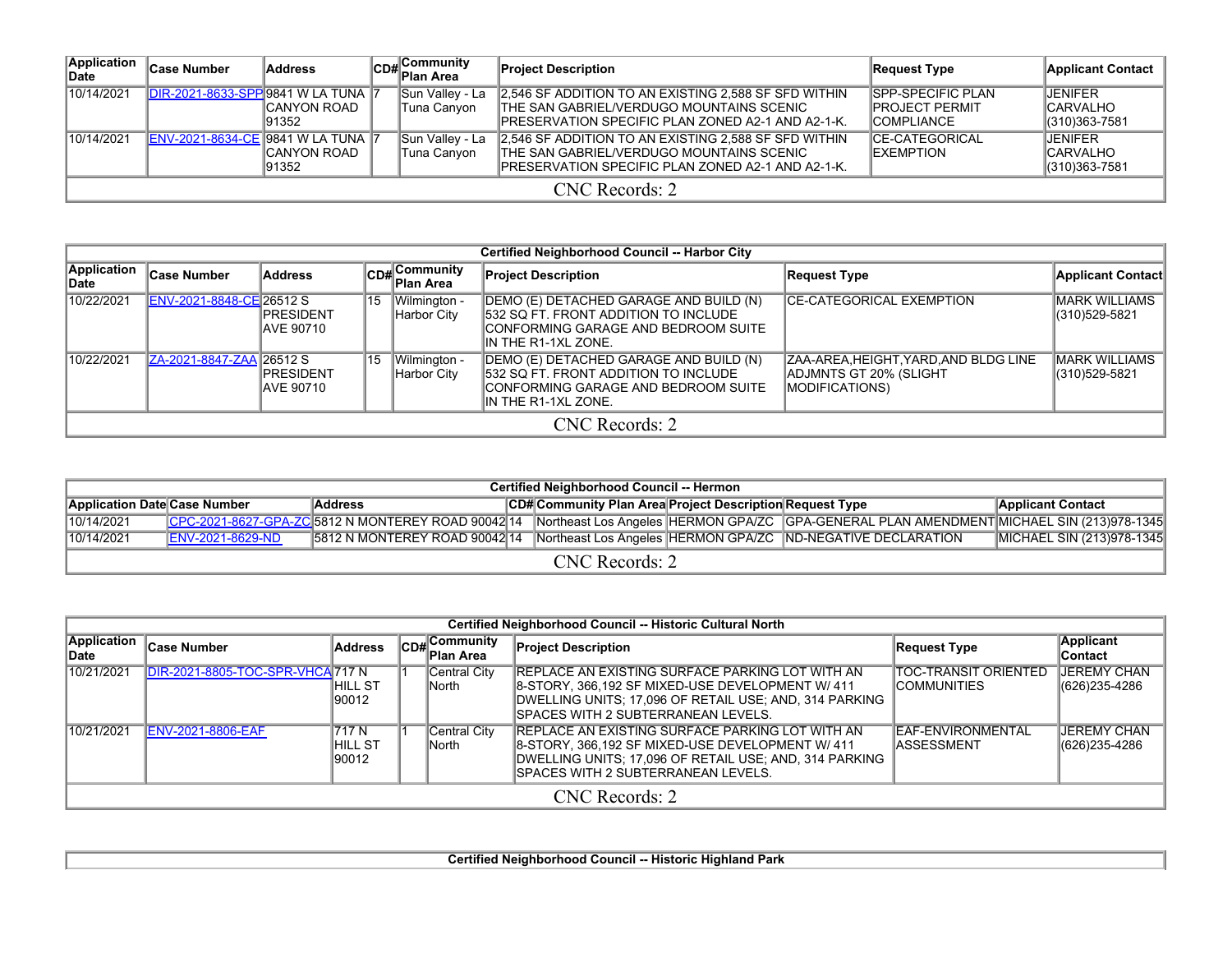| Application<br>lDate∶ | <b>Case Number</b>                  | Address                                  |            | CD# Community<br>Plan Area      | <b>Project Description</b>                                                                                                   | Request Type                                | <b>Applicant Contact</b>                      |  |  |  |  |  |
|-----------------------|-------------------------------------|------------------------------------------|------------|---------------------------------|------------------------------------------------------------------------------------------------------------------------------|---------------------------------------------|-----------------------------------------------|--|--|--|--|--|
| 10/14/2021            | <b>ENV-2021-8613-CE 5317 E YORK</b> | <b>IBLVD 90042</b>                       | $\vert$ 14 | Northeast Los<br><b>Angeles</b> | CONSTRUCTION. USE AND MAINTENANCE OF A 1.844SF<br>IMEZZANINE ADDITION TO AN EXISTING BUILDING FOR A<br>ICULTURAL ARTS SCHOOL | <b>ICE-CATEGORICAL</b><br><b>IEXEMPTION</b> | <b>VERONICA BECERRA</b><br>$ (213)272 - 4784$ |  |  |  |  |  |
| 10/14/2021            | ZA-2021-8612-ZV                     | <b>5317 E YORK</b><br><b>IBLVD 90042</b> | 14         | Northeast Los<br><b>Angeles</b> | CONSTRUCTION, USE AND MAINTENANCE OF A 1,844SF<br>IMEZZANINE ADDITION TO AN EXISTING BUILDING FOR A<br>ICULTURAL ARTS SCHOOL | <b>ZV-ZONE VARIANCE</b>                     | IVERONICA BECERRA<br>(213) 272-4784           |  |  |  |  |  |
|                       | CNC Records: 2                      |                                          |            |                                 |                                                                                                                              |                                             |                                               |  |  |  |  |  |

|                      | Certified Neighborhood Council -- Hollywood United |                              |  |                            |                                                                                                                                        |                                                     |                                              |  |  |  |  |  |
|----------------------|----------------------------------------------------|------------------------------|--|----------------------------|----------------------------------------------------------------------------------------------------------------------------------------|-----------------------------------------------------|----------------------------------------------|--|--|--|--|--|
| Application<br>∣Date | <b>Case Number</b>                                 | Address                      |  | CD# Community<br>Plan Area | <b>Project Description</b>                                                                                                             | <b>Request Type</b>                                 | <b>Applicant Contact</b>                     |  |  |  |  |  |
| 10/22/2021           | DIR-2021-8861-DRB-SPP 3320 N                       | LUGANO PL<br>90068           |  | Hollywood                  | CONSTRUCTION OF A 2,927 SQ FT SFD WITH A DETACHED<br>GARAGE AND ELEVATOR LOCATED WITHIN THE<br>HOLLYWOODLAND SPECIFIC PLAN ZONED R1-1. | <b>IDRB-DESIGN REVIEW IMICHAEL</b><br><b>IBOARD</b> | ISWISCHUK<br>(310)467-4205                   |  |  |  |  |  |
| 10/22/2021           | <b>ENV-2021-8862-CE</b>                            | 3320 N<br>LUGANO PL<br>90068 |  | Hollywood                  | CONSTRUCTION OF A 2,927 SQ FT SFD WITH A DETACHED<br>GARAGE AND ELEVATOR LOCATED WITHIN THE<br>HOLLYWOODLAND SPECIFIC PLAN ZONED R1-1. | <b>CE-CATEGORICAL</b><br><b>IEXEMPTION</b>          | <b>MICHAEL</b><br>ISWISCHUK<br>(310)467-4205 |  |  |  |  |  |
|                      | CNC Records: 2                                     |                              |  |                            |                                                                                                                                        |                                                     |                                              |  |  |  |  |  |

|                      | <b>Certified Neighborhood Council -- MacArthur Park</b> |                   |  |                             |                                                                                                                                                                                                   |                                             |                       |  |  |  |  |  |
|----------------------|---------------------------------------------------------|-------------------|--|-----------------------------|---------------------------------------------------------------------------------------------------------------------------------------------------------------------------------------------------|---------------------------------------------|-----------------------|--|--|--|--|--|
| Application<br>∥Date | <b>Case Number</b>                                      | <b>Address</b>    |  | Community<br>lCD# Plan Area | <b>Project Description</b>                                                                                                                                                                        | Request Type                                | Applicant<br>∣Contact |  |  |  |  |  |
| 10/12/2021           | <b>ENV-2020-5511-CE-1A 729 S PARK</b>                   | IVIEW ST<br>90057 |  | Westlake                    | TOC PER LAMC 12.22-A.31 AND SPR PER LAMC 16.05 FOR NEW 7-STORY.<br>92.5-FEET TALL, MIXED USE BUILDINGWITH 234 MARKET RATE AND 26 ELI<br>UNITS, OVER 5,982 SQUARE FEET OF GROUND FLOOR COMMERCIAL. | <b>ICE-CATEGORICAL</b><br><b>IEXEMPTION</b> |                       |  |  |  |  |  |
|                      | CNC Records: 1                                          |                   |  |                             |                                                                                                                                                                                                   |                                             |                       |  |  |  |  |  |

|                             | Certified Neighborhood Council -- Mar Vista |                       |  |                                 |                                                                                                                          |                     |                      |  |  |  |  |  |  |  |
|-----------------------------|---------------------------------------------|-----------------------|--|---------------------------------|--------------------------------------------------------------------------------------------------------------------------|---------------------|----------------------|--|--|--|--|--|--|--|
| <b>Application</b><br>∥Date | <b>Case Number</b>                          | Address               |  | $\boxed{\text{CD}\#}$ Community | <b>Project Description</b>                                                                                               | Request Type        | Applicant<br>Contact |  |  |  |  |  |  |  |
| 10/19/2021                  | DIR-2020-1824-TOC-HCA-1A 2512 S             | <b>ICENTINELA AVE</b> |  | lPalms - Mar<br>Vista - Del Rev | DEMO OF EXISTING SFD. NEW CONSTRUCTION OF A 14-UNIT (2 TOC-TRANSIT<br>VLI) TOC WITH BASE INCENTIVES AND THREE ADDITIONAL | <b>IORIENTED</b>    |                      |  |  |  |  |  |  |  |
|                             |                                             | 90064                 |  |                                 | INCENTIVES (YARDS, HEIGHT, AND OPEN SPACE)                                                                               | <b>ICOMMUNITIES</b> |                      |  |  |  |  |  |  |  |
|                             | CNC Records: 1                              |                       |  |                                 |                                                                                                                          |                     |                      |  |  |  |  |  |  |  |

| <b>Certified Neighborhood Council -- Mid City</b> |                                |                                        |     |                                                           |                                                                                                                                                            |                                                    |                                                     |  |  |  |  |  |
|---------------------------------------------------|--------------------------------|----------------------------------------|-----|-----------------------------------------------------------|------------------------------------------------------------------------------------------------------------------------------------------------------------|----------------------------------------------------|-----------------------------------------------------|--|--|--|--|--|
| Application<br>∥Date                              | <b>Case Number</b>             | <b>Address</b>                         |     | CD#Community Plan                                         | <b>Project Description</b>                                                                                                                                 | Request Type                                       | <b>Applicant Contact</b>                            |  |  |  |  |  |
| 10/21/2021                                        | <b>IDIR-2021-8818-TOC-VHCA</b> | 1749 S LA<br><b>IBREA AVE</b><br>90019 | 110 | <b>IWest Adams -</b><br><b>Baldwin Hills -</b><br>Leimert | <b>IDEMO AND CONSTRUCTION OF A 5 STORY. 15-UNIT</b><br><b>JAPARTMENT (2 VLI) REQUESTING 1171 STORY</b><br>IINCREASE AND SIDE YARD REDUCTION FROM 8' TO 6'. | <b>ITOC-TRANSIT ORIENTED</b><br><b>COMMUNITIES</b> | <b>INICHOLAS</b><br><b>POULOS</b><br>(847) 226-2761 |  |  |  |  |  |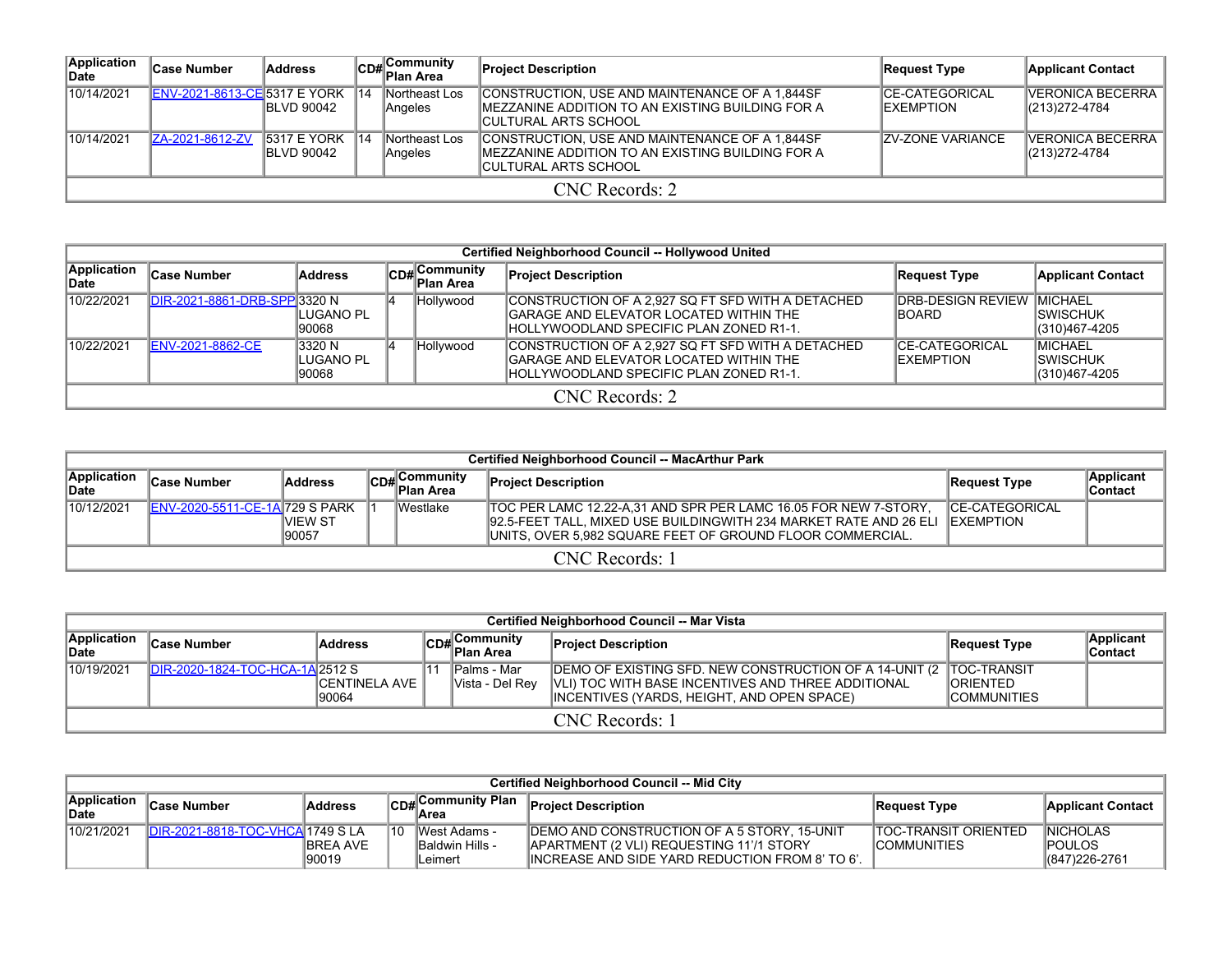| 10/21/2021 | <b>IENV-2021-8819-EAF</b> | 1749 S LA<br><b>IBREA AVE</b><br>90019 | 110 | IWest Adams -<br><b>Baldwin Hills -</b><br>-eimert | <b>IDEMO AND CONSTRUCTION OF A 5 STORY. 15-UNIT</b><br><b>JAPARTMENT (2 VLI) REQUESTING 1171 STORY</b><br>INCREASE AND SIDE YARD REDUCTION FROM 8' TO 6'. | <b>IEAF-ENVIRONMENTAL</b><br>IASSESSMENT | <b>INICHOLAS</b><br><b>IPOULOS</b><br>$ (847)226-2761$ |
|------------|---------------------------|----------------------------------------|-----|----------------------------------------------------|-----------------------------------------------------------------------------------------------------------------------------------------------------------|------------------------------------------|--------------------------------------------------------|
|            |                           |                                        |     |                                                    | <b>CNC Records:</b>                                                                                                                                       |                                          |                                                        |

|                            | Certified Neighborhood Council -- North Westwood |                                                    |    |                   |                                                                  |                      |                       |  |  |  |  |  |  |
|----------------------------|--------------------------------------------------|----------------------------------------------------|----|-------------------|------------------------------------------------------------------|----------------------|-----------------------|--|--|--|--|--|--|
| Application<br><b>Date</b> | <b>Case Number</b>                               | Address                                            |    | CD#Community Plan | <b>Project Description</b>                                       | Request Type         | Applicant<br>∣Contact |  |  |  |  |  |  |
| 10/18/2021                 |                                                  | $IDIR-2021-1463-RV-1Al923 S BROXTON AVE$<br>190024 | 15 | <b>IWestwood</b>  | <b>IPOSSIBLE NUISANCE ABATEMENT / REVOCATION</b><br>IPROCEEDINGS | <b>RV-REVOCATION</b> |                       |  |  |  |  |  |  |
| CNC Records:               |                                                  |                                                    |    |                   |                                                                  |                      |                       |  |  |  |  |  |  |

|                      | Certified Neighborhood Council -- Northridge South |                |                 |                           |                                                                |                          |                          |  |  |  |  |  |
|----------------------|----------------------------------------------------|----------------|-----------------|---------------------------|----------------------------------------------------------------|--------------------------|--------------------------|--|--|--|--|--|
| Application<br>∣Date | <b>Case Number</b>                                 | <b>Address</b> |                 | CD#Community<br>Plan Area | <b>Project Description</b>                                     | <b>Request Type</b>      | <b>Applicant Contact</b> |  |  |  |  |  |
| 10/13/2021           | <b>ENV-2021-8578-CE</b>                            | 8875N          | '12             | Chatsworth -              | THE DEMOLISHMENT OF AN EXISTING RESTAURANT AND                 | <b>ICE-CATEGORICAL</b>   | <b>IDEBORAH KERR</b>     |  |  |  |  |  |
|                      |                                                    | ITAMPA AVE     |                 | <b>Porter Ranch</b>       | <b>IDEVELOPMENT OF A NEW 4,387SF FAST-FOOD RESTAURANT WITH</b> | <b>IEXEMPTION</b>        | (858) 273-4649           |  |  |  |  |  |
|                      |                                                    | 91324          |                 |                           | IDRIVE-THRU.                                                   |                          |                          |  |  |  |  |  |
| 10/13/2021           | ZA-2010-1778-ZV-PA18875 N                          |                | <sup>1</sup> 12 | Chatsworth -              | PURSUANT TO LAMC 12.24 M, AN APPLICATION FOR A PLAN            | <b>IZV-ZONE VARIANCE</b> |                          |  |  |  |  |  |
|                      |                                                    | TAMPA AVE      |                 | Porter Ranch              | APPROVAL TO ENLARGE THE EXISTING CHICK-FIL-A RESTAURANT,       |                          |                          |  |  |  |  |  |
|                      |                                                    | 91324          |                 |                           | IADD A SECOND DRIVE-THROUGH LANE. ADD NEW CANOPIES AND         |                          |                          |  |  |  |  |  |
|                      | MENU BOARDS                                        |                |                 |                           |                                                                |                          |                          |  |  |  |  |  |
|                      |                                                    |                |                 |                           | CNC Records: 2                                                 |                          |                          |  |  |  |  |  |

|                      | Certified Neighborhood Council -- P.I.C.O |                               |      |          |                                                                    |                                                    |                                              |  |  |  |  |  |
|----------------------|-------------------------------------------|-------------------------------|------|----------|--------------------------------------------------------------------|----------------------------------------------------|----------------------------------------------|--|--|--|--|--|
| Application<br>∣Date | ∣Case Number                              | <b>Address</b>                | \CD# | lArea    | Community Plan Project Description                                 | Request Type                                       | <b>Applicant Contact</b>                     |  |  |  |  |  |
| 10/20/2021           | DIR-2021-8780-TOC-HCA 1524 S FAIRFAX      | <b>JAVE 90019</b>             | 10   | Wilshire | <b>TOC REVIEW FOR NEW 16-UNIT</b><br><b>IRESIDENTIAL BUILDING</b>  | <b>TOC-TRANSIT ORIENTED</b><br><b>ICOMMUNITIES</b> | <b>ISHAPOUR SHAJIRAT</b><br>$ (818)755-9000$ |  |  |  |  |  |
| 10/20/2021           | <b>IENV-2021-8782-EAF</b>                 | l1524 S FAIRFAX<br>IAVE 90019 | 10   | Wilshire | <b>ITOC REVIEW FOR NEW 16-UNIT</b><br><b>IRESIDENTIAL BUILDING</b> | <b>IEAF-ENVIRONMENTAL</b><br><b>IASSESSMENT</b>    | ISHAPOUR SHAJIRAT<br>(818) 755-9000          |  |  |  |  |  |
| CNC Records: 2       |                                           |                               |      |          |                                                                    |                                                    |                                              |  |  |  |  |  |

|            | Certified Neighborhood Council -- Sherman Oaks |                                       |  |                                                                    |                                                                                                                                                                                                                                                   |                                                                |                          |  |  |  |  |  |  |  |
|------------|------------------------------------------------|---------------------------------------|--|--------------------------------------------------------------------|---------------------------------------------------------------------------------------------------------------------------------------------------------------------------------------------------------------------------------------------------|----------------------------------------------------------------|--------------------------|--|--|--|--|--|--|--|
| ∥Date      | Application Case Number                        | Address                               |  | CD#Community<br>Plan Area                                          | <b>Project Description</b>                                                                                                                                                                                                                        | <b>Request Type</b>                                            | <b>Applicant Contact</b> |  |  |  |  |  |  |  |
| 10/19/2021 | DIR-2018-5981-SPP-M1 14724 W                   | <b>IVENTURA</b><br><b>IBLVD 91403</b> |  | Sherman Oaks -<br>lStudio Citv -<br>Toluca Lake -<br>Cahuenga Pass | NEW 470 SF WALL SIGN ON THE E/S OF (E)<br><b>IBLDG APPROX 80 FT FROM GROUND</b><br>ILEVEL. NEW GROUND FLOOR TENANT<br>WALL SIGN (10 SF) AND A<br><b>IRE-ARRANGEMENT OF PREVIOUSLY</b><br>IAPPROVED SIGNAGE INCLUDING<br>REMOVALS AND SIZE CHANGES | <b>ISPP-SPECIFIC PLAN PROJECT</b><br><b>IPERMIT COMPLIANCE</b> |                          |  |  |  |  |  |  |  |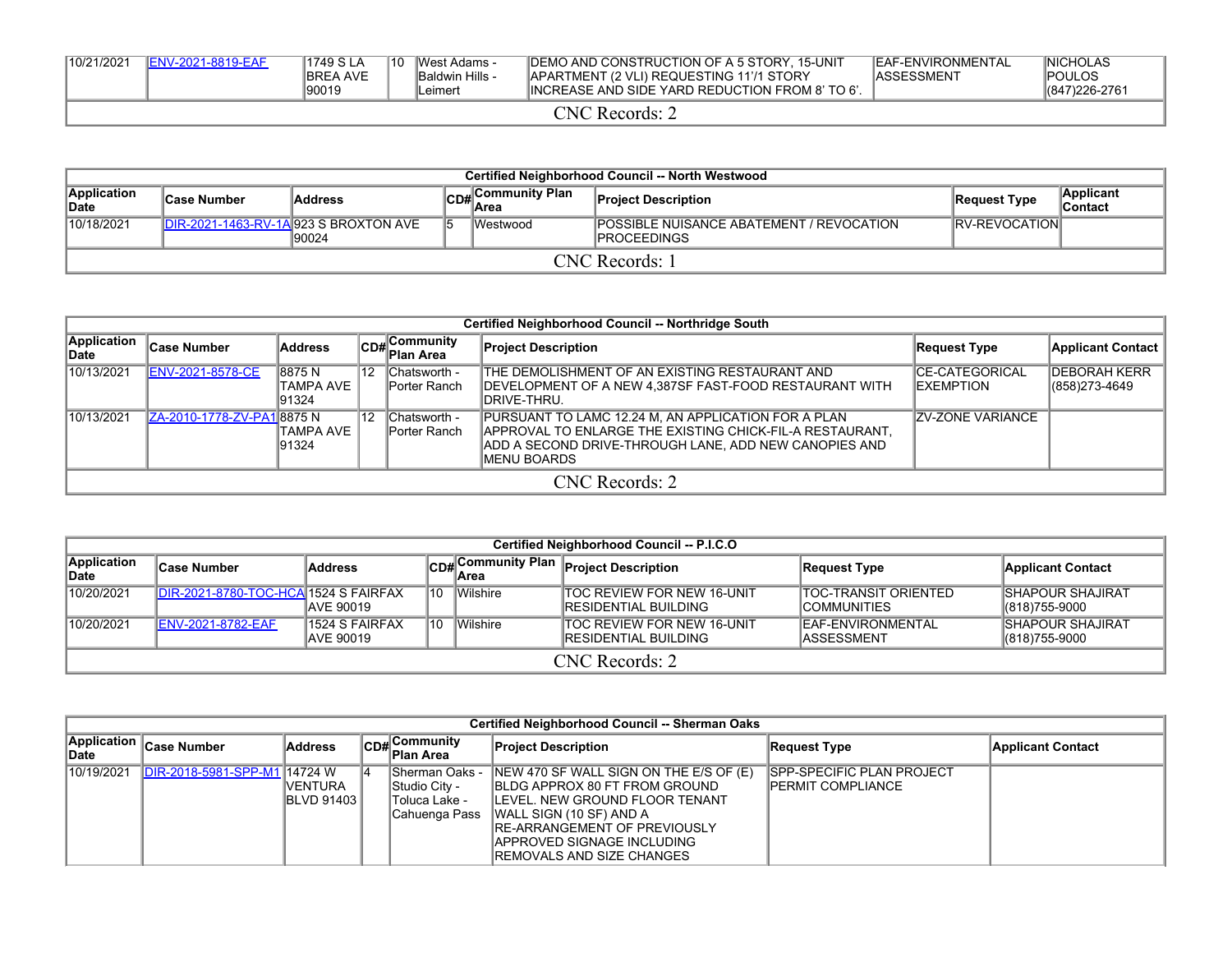| 10/18/2021 | <b>ENV-2021-8698-CE</b>     | <b>5321 N</b><br><b>ISYLMAR</b><br><b>AVE 91401</b> |                                                                          | Van Nuys - North A NEW 2- STORY, 4,482SF, 4-UNIT<br>Sherman Oaks APARTMENT BUILDING. | <b>ICE-CATEGORICAL EXEMPTION</b>                                                       | BEN ANSARI (818)493-1121                                                                    |
|------------|-----------------------------|-----------------------------------------------------|--------------------------------------------------------------------------|--------------------------------------------------------------------------------------|----------------------------------------------------------------------------------------|---------------------------------------------------------------------------------------------|
| 10/19/2021 | <b>ENV-2021-8741-CE</b>     | 14720 W<br><b>VENTURA</b><br><b>IBLVD 91403 I</b>   | <b>Sherman Oaks -</b><br>Studio City -<br>Toluca Lake -<br>Cahuenga Pass | <b>IEXTERIOR FACADE AND CANOPY</b><br><b>IRENOVATIONS AND NEW SIGNAGE</b>            | <b>ICE-CATEGORICAL EXEMPTION</b>                                                       | <b>CHRISTOPHER</b><br><b>IMURRAY-ROSENHEIM &amp;</b><br>IASSOCIATES. INC.<br>(818) 716-2782 |
| 10/18/2021 | ZA-2021-8697-ZAA-HCA 5321 N | <b>ISYLMAR</b><br><b>JAVE 91401</b>                 |                                                                          | Van Nuys - North A NEW 2- STORY, 4,482SF, 4-UNIT<br>Sherman Oaks APARTMENT BUILDING. | ZAA-AREA,HEIGHT,YARD,AND<br><b>IBLDG LINE ADJMNTS GT 20%</b><br>(SLIGHT MODIFICATIONS) | BEN ANSARI (818)493-1121                                                                    |
|            |                             |                                                     |                                                                          | CNC Records: 4                                                                       |                                                                                        |                                                                                             |

|                       | <b>Certified Neighborhood Council -- Silver Lake</b> |                                           |  |                           |                                                                                                                                                                                                                            |                                          |                                       |  |  |  |  |  |  |
|-----------------------|------------------------------------------------------|-------------------------------------------|--|---------------------------|----------------------------------------------------------------------------------------------------------------------------------------------------------------------------------------------------------------------------|------------------------------------------|---------------------------------------|--|--|--|--|--|--|
| Application<br>lDate∶ | <b>Case Number</b>                                   | <b>Address</b>                            |  | CD# Community Plan        | <b>Project Description</b>                                                                                                                                                                                                 | Request Type                             | Applicant Contact                     |  |  |  |  |  |  |
| 10/14/2021            | AA-2021-8617-PMLA-SL 2555 W IVAN 4                   | HILL TER<br>90039                         |  | Park - Elysian<br> Valley | Silver Lake - Echo APPLICANT PROPOSES SUBDIVIDING THE EXISTING LOT<br>INTO FOUR (4) NEW SMALL LOTS, EACH IMPROVED WITH A<br>SFD. THREE (3) ARE NEW AND ONE (1) IS ALREADY EXISTING<br><b>ON-SITE AND WILL BE RETAINED.</b> | <b>PMLA-PARCEL MAP</b>                   | JARED JOHNSON  <br>(310)838-0180      |  |  |  |  |  |  |
| 10/14/2021            | <b>ENV-2021-8619-EAF</b>                             | <b>2555 W IVAN 4</b><br>HILL TER<br>90039 |  | Park - Elysian<br> Valley | Silver Lake - Echo APPLICANT PROPOSES SUBDIVIDING THE EXISTING LOT<br>INTO FOUR (4) NEW SMALL LOTS, EACH IMPROVED WITH A<br>SFD. THREE (3) ARE NEW AND ONE (1) IS ALREADY EXISTING<br>ON-SITE AND WILL BE RETAINED.        | IEAF-ENVIRONMENTAL<br><b>IASSESSMENT</b> | <b>JARED JOHNSON</b><br>(310)838-0180 |  |  |  |  |  |  |
| 10/21/2021            | VTT-82658-SL-2A                                      | 12820 N<br><b>IAVENEL ST</b><br>90039     |  | Hollywood                 | <b>IDEMOLITION OF THREE UNITS AND A SUBDIVISION OF ONE</b><br>IPARCEL INTO FIVE SMALL LOTS TO CONSTRUCT 5 DWELLING SUBDIVISION<br>UNITS WITH 10 PARKING SPACES AND ONE GUEST PARKING<br>ISPACE.                            | <b>ISL-SMALL LOT</b>                     |                                       |  |  |  |  |  |  |
|                       |                                                      |                                           |  |                           | CNC Records: 3                                                                                                                                                                                                             |                                          |                                       |  |  |  |  |  |  |

|                      | Certified Neighborhood Council -- Studio City |                         |  |                                                                 |                                                                                                                       |                                                        |                                       |  |  |  |  |  |  |
|----------------------|-----------------------------------------------|-------------------------|--|-----------------------------------------------------------------|-----------------------------------------------------------------------------------------------------------------------|--------------------------------------------------------|---------------------------------------|--|--|--|--|--|--|
| Application<br>∣Date | <b>Case Number</b>                            | <b>Address</b>          |  | CD# Community Plan Area                                         | <b>Project Description</b>                                                                                            | <b>Request Type</b>                                    | Applicant Contact                     |  |  |  |  |  |  |
| 10/15/2021           | ENV-2021-8658-CE 11282 W                      | VENTURA BLVD<br>191604  |  | lSherman Oaks - Studio<br>City - Toluca Lake -<br>Cahuenga Pass | A CUP FOR THE SALE AND SERVICE OF A FULL<br>ILINE OF ALCOHOL FOR ONSITE CONSUMPTION<br>IWITH AN EXISTING RESTAURANT . | <b>CE-CATEGORICAL</b><br><b>IEXEMPTION</b>             | <b>MARIA IMPALA</b><br>(626) 683-9777 |  |  |  |  |  |  |
| 10/15/2021           | ZA-2021-8657-CUB 11282 W                      | IVENTURA BLVD<br>191604 |  | Sherman Oaks - Studio<br>City - Toluca Lake -<br>Cahuenga Pass  | A CUP FOR THE SALE AND SERVICE OF A FULL<br>ILINE OF ALCOHOL FOR ONSITE CONSUMPTION<br>IWITH AN EXISTING RESTAURANT.  | <b>CUB-CONDITIONAL USE</b><br><b>IBEVERAGE-ALCOHOL</b> | <b>MARIA IMPALA</b><br>(626) 683-9777 |  |  |  |  |  |  |
|                      | CNC Records: 2                                |                         |  |                                                                 |                                                                                                                       |                                                        |                                       |  |  |  |  |  |  |

|                      | Certified Neighborhood Council -- Sunland-Tujunga                                                                                          |                                                            |  |                                                                               |                                           |                                                         |                                                |  |  |  |  |  |
|----------------------|--------------------------------------------------------------------------------------------------------------------------------------------|------------------------------------------------------------|--|-------------------------------------------------------------------------------|-------------------------------------------|---------------------------------------------------------|------------------------------------------------|--|--|--|--|--|
| Application<br>∣Date | <b>Case Number</b><br>∥CD# Community Plan Area<br><b>Address</b><br><b>Project Description</b><br><b>Applicant Contact</b><br>Request Type |                                                            |  |                                                                               |                                           |                                                         |                                                |  |  |  |  |  |
| 10/12/2021           |                                                                                                                                            | <b>IDIR-2021-8550-BSA6908 W SHADYGROVE 17</b><br>IST 91042 |  | Sunland - Tujunga - Lake View Terrace -<br>Shadow Hills - East La Tuna Canyon | LADBS APPEAL OF<br><b>ITHE ADU PERMIT</b> | <b>IBSA-BUILDING AND</b><br><b>ISAFETY APPEAL TO ZA</b> | <b>MASIS BAGDASARYAN</b><br>$ (818)220 - 5563$ |  |  |  |  |  |
|                      | <b>CNC</b> Records: 1                                                                                                                      |                                                            |  |                                                                               |                                           |                                                         |                                                |  |  |  |  |  |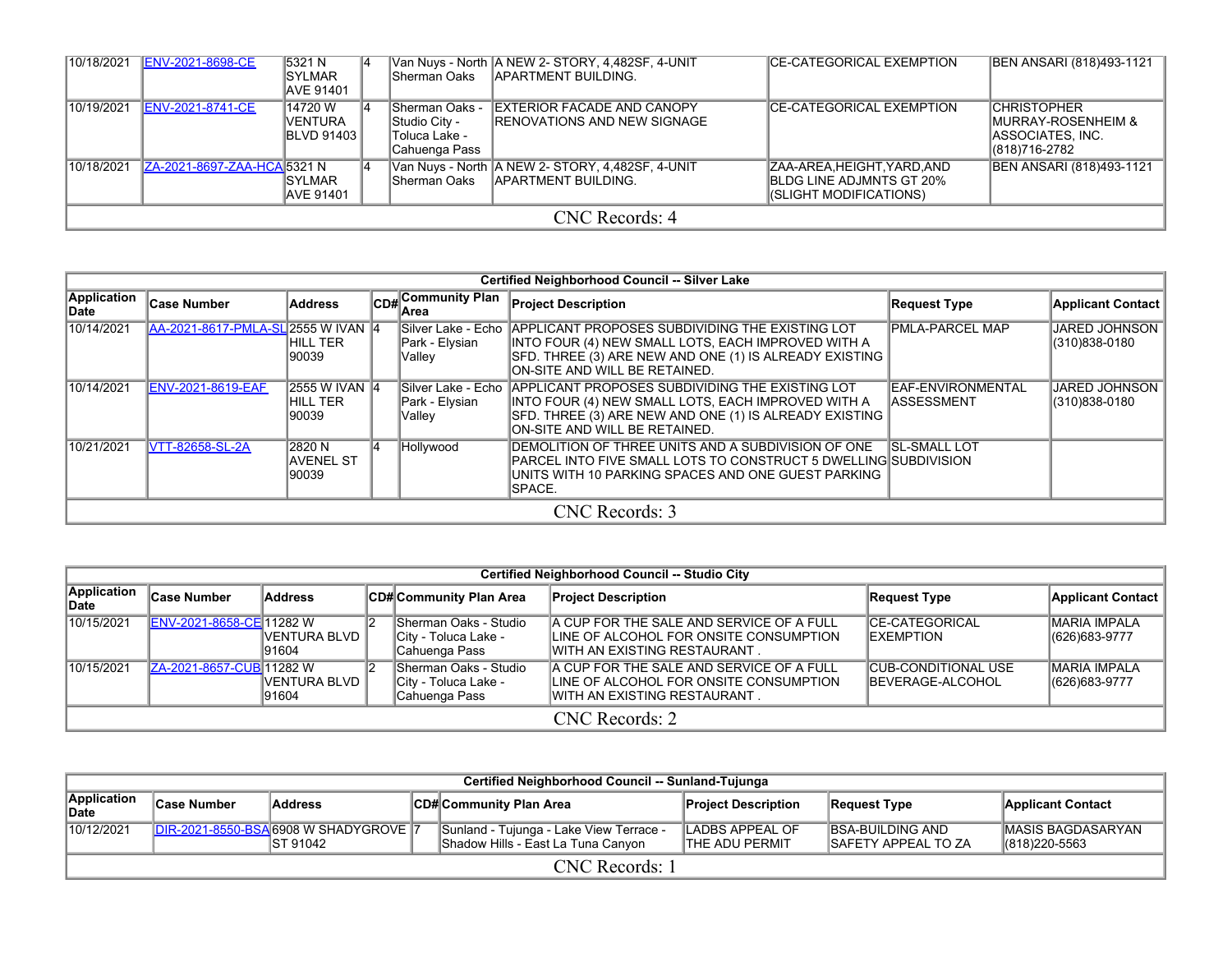|                      | Certified Neighborhood Council -- Sylmar |                                   |  |        |                                                                                   |                                             |                                             |  |  |  |  |  |
|----------------------|------------------------------------------|-----------------------------------|--|--------|-----------------------------------------------------------------------------------|---------------------------------------------|---------------------------------------------|--|--|--|--|--|
| Application<br>∣Date | ∣Case Number                             | Address                           |  |        | CD# Community Plan Project Description                                            | Request Type                                | <b>Applicant Contact</b>                    |  |  |  |  |  |
| 10/12/2021           | <b>AA-2021-8539-PMLA 15089 W NURMI</b>   | IST 91342                         |  | Sylmar | A PROPOSED 2 LOT PARCEL MAP SUBDIVISION WITH<br>IPRIVATE STREET SERVING PARCEL A. | <b>PMLA-PARCEL MAP</b>                      | <b>ERIK BOWERS, PLS</b><br>$ (818)342-3277$ |  |  |  |  |  |
| 10/12/2021           | <b>ENV-2021-8540-CE</b>                  | <b>15089 W NURMI</b><br>IST 91342 |  | Sylmar | A PROPOSED 2 LOT PARCEL MAP SUBDIVISION WITH<br>IPRIVATE STREET SERVING PARCEL A. | <b>ICE-CATEGORICAL</b><br><b>IEXEMPTION</b> | <b>ERIK BOWERS, PLS</b><br>$ (818)342-3277$ |  |  |  |  |  |
|                      | $CNC$ Records: 2                         |                                   |  |        |                                                                                   |                                             |                                             |  |  |  |  |  |

|                      | Certified Neighborhood Council -- Tarzana |                                          |  |                               |                                                                                                                            |                                                              |                                                       |  |  |  |  |  |
|----------------------|-------------------------------------------|------------------------------------------|--|-------------------------------|----------------------------------------------------------------------------------------------------------------------------|--------------------------------------------------------------|-------------------------------------------------------|--|--|--|--|--|
| Application<br>∣Date | Case Number                               | <b>Address</b>                           |  | $CD#$ Community<br>∣Plan Area | <b>Project Description</b>                                                                                                 | <b>Request Type</b>                                          | <b>Applicant Contact</b>                              |  |  |  |  |  |
| 10/22/2021           | DIR-2021-8858-SPP 18600 W                 | IVENTURA BLVD<br>91356                   |  | Encino -<br>Tarzana           | 2 (N) WALL SIGNS FOR (E) COFFEE HOUSE                                                                                      | <b>SPP-SPECIFIC PLAN PROJECT</b><br><b>PERMIT COMPLIANCE</b> | <b>DANIEL HOYOS</b><br>(818)512-0791                  |  |  |  |  |  |
| 10/15/2021           | ENV-2021-8663-CE 18348 W                  | IVENTURA BLVD<br>91356                   |  | Encino -<br>Tarzana           | A CUP FOR THE SALE AND SERVICE OF A FULL LINE<br>OF ALCOHOL FOR ONSITE CONSUMPTION WITH AN<br>IEXISTING RESTAURANT         | <b>CE-CATEGORICAL EXEMPTION</b>                              | <b>PATRICK</b><br><b>IPANZARELLO</b><br>(818)310-8589 |  |  |  |  |  |
| 10/22/2021           | ENV-2021-8859-CE 18600 W                  | IVENTURA BLVD<br>91356                   |  | Encino -<br>Tarzana           | 2 (N) WALL SIGNS FOR (E) COFFEE HOUSE                                                                                      | <b>ICE-CATEGORICAL EXEMPTION</b>                             | <b>DANIEL HOYOS</b><br>(818)512-0791                  |  |  |  |  |  |
| 10/15/2021           | <b>ZA-2021-8662-CUB</b>                   | <b>18348 W</b><br>IVENTURA BLVD<br>91356 |  | Encino -<br>Tarzana           | A CUP FOR THE SALE AND SERVICE OF A FULL LINE<br>OF ALCOHOL FOR ONSITE CONSUMPTION WITH AN<br><b>IEXISTING RESTAURANT.</b> | <b>CUB-CONDITIONAL USE</b><br>BEVERAGE-ALCOHOL               | <b>PATRICK</b><br><b>IPANZARELLO</b><br>(818)310-8589 |  |  |  |  |  |
|                      | CNC Records: 4                            |                                          |  |                               |                                                                                                                            |                                                              |                                                       |  |  |  |  |  |

|                     | <b>Certified Neighborhood Council -- Venice</b> |                                 |     |                          |                                                                                                                                                             |                                                      |                                              |  |  |  |  |  |  |
|---------------------|-------------------------------------------------|---------------------------------|-----|--------------------------|-------------------------------------------------------------------------------------------------------------------------------------------------------------|------------------------------------------------------|----------------------------------------------|--|--|--|--|--|--|
| Application<br>Date | <b>Case Number</b>                              | Address                         | CDH | , Community<br>Plan Area | <b>Project Description</b>                                                                                                                                  | <b>Request Type</b>                                  | <b>Applicant Contact</b>                     |  |  |  |  |  |  |
| 10/13/2021          | DIR-2021-8582-CDP-SPP-MEL 24 E 18TH             | <b>JAVE 90291</b>               | 11  | Venice                   | CONSTRUCTION, USE AND MAINTENANCE OF AN<br>ACCESSORY DWELLING UNIT ON TOP OF AN EXISTING<br>IATTACHED GARAGE IN THE REAR YARD                               | <b>ICDP-COASTAL</b><br><b>IDEVELOPMENT PERMIT</b>    | <b>INICK LEATHERS</b><br>(301) 994-6657      |  |  |  |  |  |  |
| 10/18/2021          | <b>IDIR-2021-8711-CDP</b>                       | 1717 S 7TH<br>IAVE 90291        | 11  | Venice                   | IA PROPOSED FIRST AND SECOND STORY<br>ADDITION/REMODEL TO AN EXISTING 1-STORY SFD FOR A<br>TOTAL SQUARE FOOTAGE OF 1,211 SQ. FT AND A HEIGHT OF<br> 26' 7"  | <b>CDP-COASTAL</b><br>IDEVELOPMENT PERMIT ISTEINBERG | <b>ISUSAN</b><br>(310)838-0180               |  |  |  |  |  |  |
| 10/13/2021          | <b>ENV-2021-8583-CE</b>                         | 124 E 18TH<br><b>JAVE 90291</b> | 11  | Venice                   | CONSTRUCTION, USE AND MAINTENANCE OF AN<br>ACCESSORY DWELLING UNIT ON TOP OF AN EXISTING<br>ATTACHED GARAGE IN THE REAR YARD                                | ICE-CATEGORICAL<br><b>IEXEMPTION</b>                 | <b>INICK LEATHERS</b><br>(301)994-6657       |  |  |  |  |  |  |
| 10/18/2021          | <b>ENV-2021-8712-CE</b>                         | 1717 S 7TH<br>IAVE 90291        | 11  | Venice                   | IA PROPOSED FIRST AND SECOND STORY<br>ADDITION/REMODEL TO AN EXISTING 1-STORY SFD FOR A<br>ITOTAL SQUARE FOOTAGE OF 1.211 SQ. FT AND A HEIGHT OF<br> 26' 7" | <b>ICE-CATEGORICAL</b><br><b>IEXEMPTION</b>          | ISUSAN<br><b>ISTEINBERG</b><br>(310)838-0180 |  |  |  |  |  |  |
|                     |                                                 |                                 |     |                          | CNC Records: 4                                                                                                                                              |                                                      |                                              |  |  |  |  |  |  |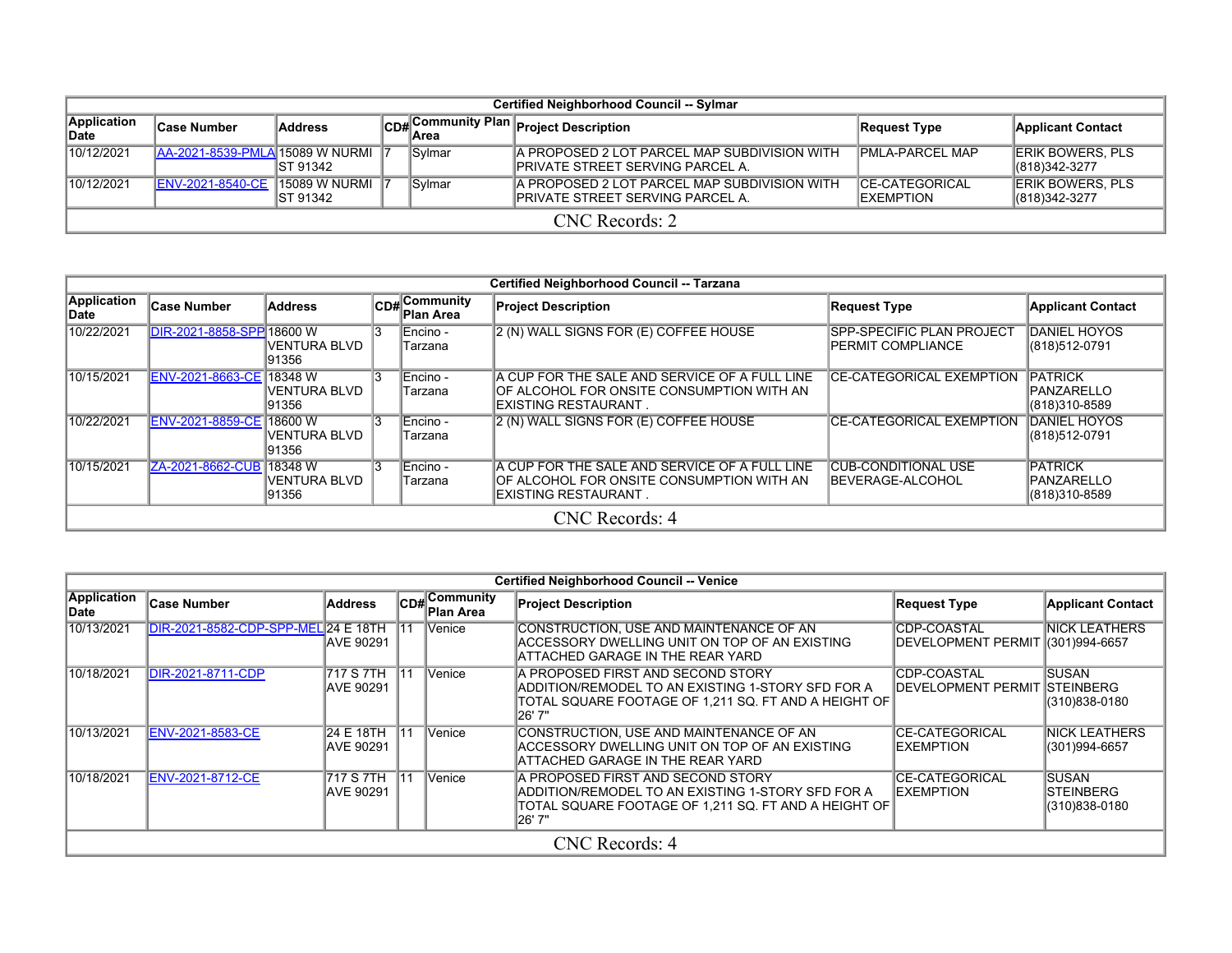|                             | <b>Certified Neighborhood Council -- West Adams</b> |                                         |    |                                                   |                                                                                                                                                                                                               |                                             |                                                       |  |  |  |  |  |  |
|-----------------------------|-----------------------------------------------------|-----------------------------------------|----|---------------------------------------------------|---------------------------------------------------------------------------------------------------------------------------------------------------------------------------------------------------------------|---------------------------------------------|-------------------------------------------------------|--|--|--|--|--|--|
| <b>Application</b><br>∥Date | <b>Case Number</b>                                  | Address                                 |    | CD# Community<br>Plan Area                        | <b>Project Description</b>                                                                                                                                                                                    | <b>Request Type</b>                         | <b>Applicant Contact</b>                              |  |  |  |  |  |  |
| 10/14/2021                  | DIR-2021-8642-TOC-HCA 5213 W                        | IADAMS.<br><b>BLVD 90016</b>            | 10 | West Adams -<br><b>Baldwin Hills -</b><br>Leimert | TOC TO ALLOW THE CONSTRUCTION AND MAINTENANCE OF<br>A 6-STORY, 66' IN HT. MIXED USED BUILDING WITH 74 UNITS<br>(6 ELI) AND 9750 SF COMMERCIAL. HEIGHT INCENTIVE, RAS 3<br>YARD AND 20% OPEN SPACE REDUCTION.  | TOC-TRANSIT ORIENTED<br><b>ICOMMUNITIES</b> | <b>IMICHAEL</b><br><b>IGONZALES</b><br>(213) 279-6966 |  |  |  |  |  |  |
| 10/14/2021                  | <b>ENV-2021-8643-EAF</b>                            | 5213 W<br> ADAMS <br><b>IBLVD 90016</b> | 10 | West Adams -<br>Baldwin Hills -<br>lLeimert       | ITOC TO ALLOW THE CONSTRUCTION AND MAINTENANCE OF<br>A 6-STORY, 66' IN HT. MIXED USED BUILDING WITH 74 UNITS<br>(6 ELI) AND 9750 SF COMMERCIAL. HEIGHT INCENTIVE, RAS 3<br>YARD AND 20% OPEN SPACE REDUCTION. | EAF-ENVIRONMENTAL<br>ASSESSMENT             | <b>IMICHAEL</b><br><b>IGONZALES</b><br>(213) 279-6966 |  |  |  |  |  |  |
|                             |                                                     |                                         |    |                                                   | CNC Records: 2                                                                                                                                                                                                |                                             |                                                       |  |  |  |  |  |  |

|                      | Certified Neighborhood Council -- Westside      |                                         |  |                                |                                                                        |                                                     |                                              |  |  |  |  |  |  |
|----------------------|-------------------------------------------------|-----------------------------------------|--|--------------------------------|------------------------------------------------------------------------|-----------------------------------------------------|----------------------------------------------|--|--|--|--|--|--|
| Application<br>∣Date | <b>Case Number</b>                              | <b>Address</b>                          |  | $ CD  $ Community<br>Plan Area | <b>Project Description</b>                                             | Request Type                                        | <b>Applicant Contact</b>                     |  |  |  |  |  |  |
| 10/13/2021           | <b>IDIR-2021-8567-TOC-HCA 1951 S WESTWOOD 5</b> | <b>IBLVD 90025</b>                      |  | West Los<br>Angeles            | CONSTRUCTION OF A (N) FIVE-STORY,<br><b>29-UNIT APARTMENT BUILDING</b> | <b>ITOC-TRANSIT ORIENTED</b><br><b>ICOMMUNITIES</b> | <b>ISHAPOUR SHAJIRAT</b><br>$ (818)755-9000$ |  |  |  |  |  |  |
| 10/13/2021           | <b>ENV-2021-8569-EAF</b>                        | 1951 S WESTWOOD 5<br><b>IBLVD 90025</b> |  | West Los<br>Angeles            | CONSTRUCTION OF A (N) FIVE-STORY,<br><b>29-UNIT APARTMENT BUILDING</b> | <b>EAF-ENVIRONMENTAL</b><br><b>IASSESSMENT</b>      | <b>ISHAPOUR SHAJIRAT</b><br>$ (818)755-9000$ |  |  |  |  |  |  |
|                      | $CNC$ Records: 2                                |                                         |  |                                |                                                                        |                                                     |                                              |  |  |  |  |  |  |

|                     | Certified Neighborhood Council -- Wilshire Center-Koreatown |                                         |     |                          |                                                                                                                                                                                                                    |                                            |                                                      |  |  |  |  |  |  |
|---------------------|-------------------------------------------------------------|-----------------------------------------|-----|--------------------------|--------------------------------------------------------------------------------------------------------------------------------------------------------------------------------------------------------------------|--------------------------------------------|------------------------------------------------------|--|--|--|--|--|--|
| Application<br>Date | Case Number                                                 | <b>Address</b>                          | CD# | ∣Community<br>∣Plan Area | <b>Project Description</b>                                                                                                                                                                                         | <b>Request Type</b>                        | <b>Applicant Contact</b>                             |  |  |  |  |  |  |
| 10/20/2021          | DIR-2021-8777-TOC-HCA                                       | 203 N<br><b>OXFORD</b><br>AVE 90004     | 10  | Wilshire                 | THE DEMOLITION OF AN EXISTING SINGLE-FAMILY DWELLING<br>IAND CONSTRUCTION. USE. AND MAINTENANCE OF A 33.281<br>SQUARE-FOOT SEVEN-STORY MULTI-FAMILY RESIDENTIAL<br>IBUILDING CONSISTING OF 30 DWELLING UNITS.      | TOC-TRANSIT ORIENTED<br><b>COMMUNITIES</b> | JACKIE HUANG.<br> KSK DESIGN INC.  <br>(213)386-3693 |  |  |  |  |  |  |
| 10/12/2021          | ENV-2020-3262-CE-1A                                         | 3016 W<br>WILSHIRE<br><b>BLVD 90010</b> | 10  | Wilshire                 | ISITE PLAN REVIEW FOR 108-FOOT TALL. MIXED USED<br>IBUILDING W/ 262 UNITS AND 9.998 SF OF GROUND FLOOR<br>IRETAIL                                                                                                  | <b>CE-CATEGORICAL</b><br><b>EXEMPTION</b>  |                                                      |  |  |  |  |  |  |
| 10/15/2021          | <b>ENV-2021-8666-CE</b>                                     | 3760 W<br>WILSHIRE<br><b>BLVD 90010</b> | 10  | Wilshire                 | IA CONDITIONAL USE PERMIT TO ALLOW THE SALE AND<br>IDISPENSING OF A FULL LINE OF ALCOHOLIC BEVERAGES<br>FOR ON-SITE CONSUMPTION WITH A (E) RESTAURANT WITH<br>143 INDOOR SEATS, 24 SEATS IN UNCOVERED PATIO IN THE | <b>CE-CATEGORICAL</b><br>EXEMPTION         | BILL ROBINSON<br>(213)999-6711                       |  |  |  |  |  |  |
| 10/20/2021          | <b>ENV-2021-8778-EAF</b>                                    | 203 N<br>OXFORD<br>AVE 90004            | 10  | Wilshire                 | THE DEMOLITION OF AN EXISTING SINGLE-FAMILY DWELLING<br>AND CONSTRUCTION, USE, AND MAINTENANCE OF A 33,281<br>SQUARE-FOOT SEVEN-STORY MULTI-FAMILY RESIDENTIAL<br>BUILDING CONSISTING OF 30 DWELLING UNITS.        | EAF-ENVIRONMENTAL<br>IASSESSMENT           | IJACKIE HUANG.<br>IKSK DESIGN INC.<br>(213)386-3693  |  |  |  |  |  |  |
| 10/21/2021          | ENV-2021-8815-CE                                            | 3055 W 7TH<br>ST 90005                  | 10  | Wilshire                 | IA CUP FOR THE SALE AND SERVICE OF A BEER & WINE FOR<br>ONSITE CONSUMPTION WITH AN EXISTING RESTAURANT.                                                                                                            | <b>CE-CATEGORICAL</b><br>EXEMPTION         | <b>STEVE KIM</b><br>(213) 268-8787                   |  |  |  |  |  |  |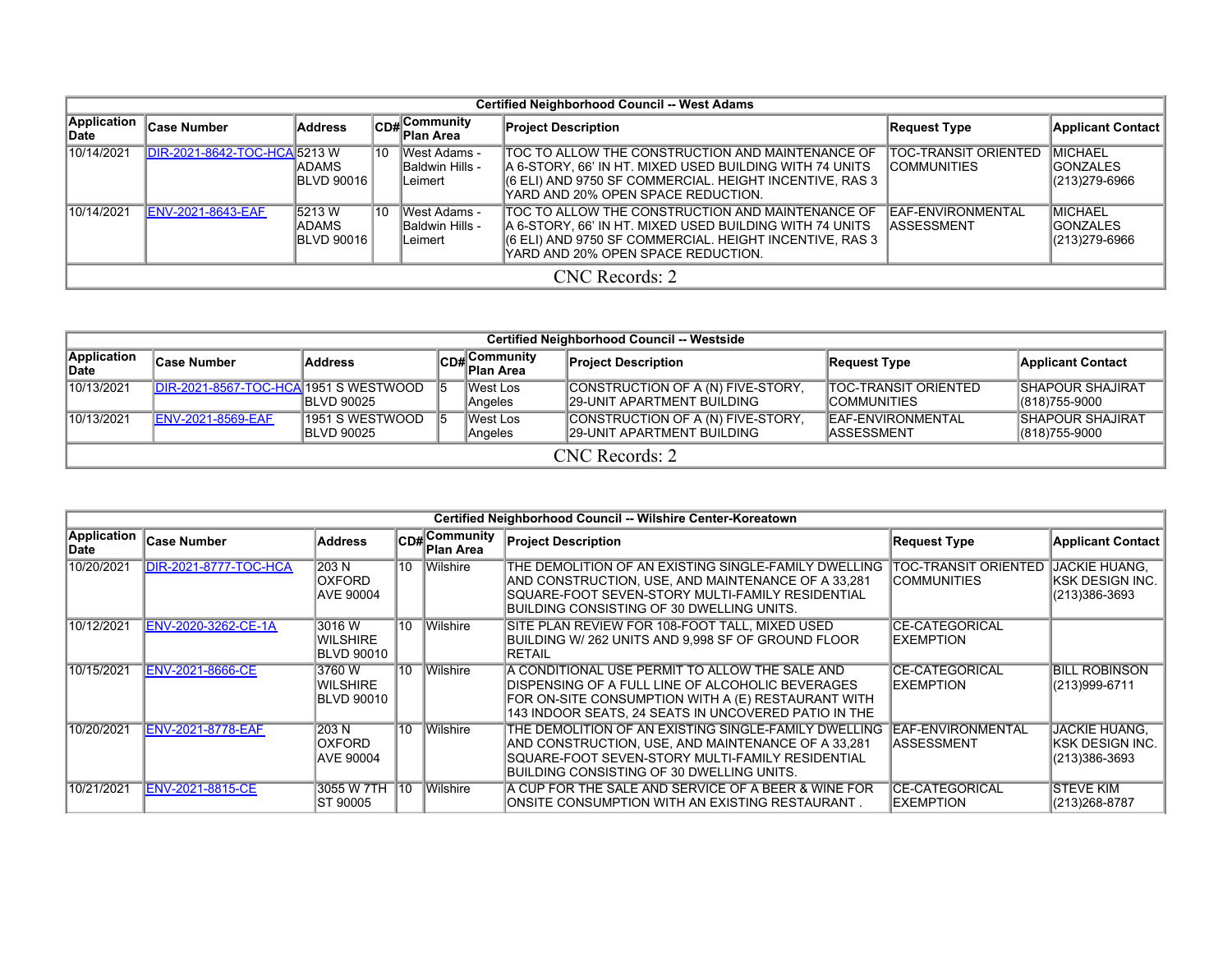| 10/15/2021 | ZA-2018-3565-CUB-CUX-PA13760 W | IWILSHIRE<br><b>IBLVD 90010</b> | 10               | Wilshire | PLAN APPROVAL, PER L.A.M.C. 12.24-M, TO THE CONTINUED<br>SALE AND DISPENSING OF A FULL LINE OF ALCOHOLIC<br>IBEVERAGES FOR ON-SITE CONSUMPTION IN CONJUNCTION.<br>IWITH AN EXISTING RESTAURANT HAVING LIVE<br>ENTERTAINMENT & PATRON DANCING AND WITH<br>COMPLIANCE OF CONDITIONS PER CONDITION NO. 16 &<br>IMODIFICATION OF NO. 49. | ICUB-CONDITIONAL USE<br><b>IBEVERAGE-ALCOHOL</b> |                                     |  |  |  |  |
|------------|--------------------------------|---------------------------------|------------------|----------|--------------------------------------------------------------------------------------------------------------------------------------------------------------------------------------------------------------------------------------------------------------------------------------------------------------------------------------|--------------------------------------------------|-------------------------------------|--|--|--|--|
| 10/21/2021 | <b>ZA-2021-8814-CUB</b>        | 13055 W 7TH<br>IST 90005        | $\overline{110}$ | Wilshire | A CUP FOR THE SALE AND SERVICE OF A BEER & WINE FOR<br>ONSITE CONSUMPTION WITH AN EXISTING RESTAURANT                                                                                                                                                                                                                                | ICUB-CONDITIONAL USE<br><b>IBEVERAGE-ALCOHOL</b> | <b>ISTEVE KIM</b><br>(213) 268-8787 |  |  |  |  |
|            | CNC Records: 7                 |                                 |                  |          |                                                                                                                                                                                                                                                                                                                                      |                                                  |                                     |  |  |  |  |

| Certified Neighborhood Council -- Woodland Hills-Warner Center |                            |                                        |    |                                                                  |                                                                                                                                                                                                                                                                                                                            |                                           |                             |  |
|----------------------------------------------------------------|----------------------------|----------------------------------------|----|------------------------------------------------------------------|----------------------------------------------------------------------------------------------------------------------------------------------------------------------------------------------------------------------------------------------------------------------------------------------------------------------------|-------------------------------------------|-----------------------------|--|
| <b>Application</b><br>∣Date                                    | <b>Case Number</b>         | Address                                |    | CD# <sup>Community Plan</sup><br>lArea                           | <b>Project Description</b>                                                                                                                                                                                                                                                                                                 | Request Type                              | Applicant<br><b>Contact</b> |  |
| 10/15/2021                                                     | <b>ENV-2021-8680-CE</b>    | 6520 N<br><b>ICANOGA</b><br>IAVE 91303 | 13 | Canoga Park -<br>lWinnetka -<br>IWoodland Hills -<br>lWest Hills | A CUB REQUEST FOR THE ON AND OFF SITE SALE OF A FULL LINE OF ICE-CATEGORICAL<br>IALCOHOL WITH VARYING HOURS OF OPERATION FROM MONDAY TO<br>IFRIADY 10AM TO 9PM. SATURDAYS FROM 9AM TO 9PM AND<br>ISUNDAYS FROM 10AM TO 7PM.                                                                                                | <b>IEXEMPTION</b>                         |                             |  |
| 10/15/2021                                                     | ZA-2003-4726-CUB-PA16520 N | ICANOGA<br><b>AVE 91303</b>            | 13 | Canoga Park -<br>lWinnetka -<br>IWoodland Hills -<br>lWest Hills | IPLAN APPROVAL TO ALLOW THE CONTINUED SALES OF A FULL LINE<br>OF ALCOHOL BEVERAGES FOR OFF-SITE CONSUMPTION IN<br>ICONJUNCTION WITH A SPECIALITY RETAIL STORE WHICH WILL<br>IINCLUDE ONLINE SALES VIA MOBILE APP. AND DELIVERY AFTER<br>ISTORE CLOSING HOURS. HOURS OF ONLINE SALES AND PICK UP<br>IWILL BE UNTIL 2:00 AM. | ICUB-CONDITIONAL USE<br>IBEVERAGE-ALCOHOL |                             |  |
| CNC Records: 2                                                 |                            |                                        |    |                                                                  |                                                                                                                                                                                                                                                                                                                            |                                           |                             |  |

| <b>Certified Neighborhood Council -- None</b>                                                                   |  |  |  |  |  |  |  |  |  |  |
|-----------------------------------------------------------------------------------------------------------------|--|--|--|--|--|--|--|--|--|--|
| Application Date Case Number Address CD# Community Plan Area Project Description Request Type Applicant Contact |  |  |  |  |  |  |  |  |  |  |
| CNC Records: 0                                                                                                  |  |  |  |  |  |  |  |  |  |  |

| <b>Certified Neighborhood Council -- Unknown</b> |                                       |                                        |    |                                                    |                                                                                                                                                                                                                          |                                         |                                                                |
|--------------------------------------------------|---------------------------------------|----------------------------------------|----|----------------------------------------------------|--------------------------------------------------------------------------------------------------------------------------------------------------------------------------------------------------------------------------|-----------------------------------------|----------------------------------------------------------------|
| <b>Application</b><br>∣Date                      | <b>Case Number</b>                    | <b>Address</b>                         |    | CD# Community<br>Plan Area                         | <b>Project Description</b>                                                                                                                                                                                               | Request Type                            | <b>Applicant Contact</b>                                       |
| 10/13/2021                                       | <b>DIR-2021-8570-BSA 824 N KENTER</b> | <b>JAVE 90049</b>                      | 11 | Brentwood -<br><b>IPacific</b><br><b>Palisades</b> | BUILDING AND SAFETY APPEAL TO DETERMINE THAT THE IBSA-BUILDING AND<br>LADBS ERRED ON HE CONSTRUCTION OF A FOUR-STORY<br>ISINGLE-FAMILY DWELLING W/ ACCESSORIES.                                                          | <b>ISAFETY APPEAL TO ZA</b>             | JAMIE T. HALL,<br>ICHANNEL LAW<br>IGROUP. LLP<br>(310)982-1760 |
| 10/14/2021                                       | ENV-2021-8615-EAF 1026 N              | <b>IENCHANTED</b><br><b>IWAY 90272</b> |    | Brentwood -<br><b>Pacific</b><br><b>Palisades</b>  | <b>STANDALONE HAUL ROUTE APPLICATION TO EXPORT</b><br>4,000 CY OF DIRT IN CONJ W/ THE CONSTRUCTION OF AN<br><b>ISFD IN A SPECIAL GRADING AREA IN THE RE15-1-H ZONE.</b><br>2 PROTECTED TREES ARE PROPOSED TO BE REMOVED. | EAF-ENVIRONMENTAL<br><b>IASSESSMENT</b> | <b>CHRIS PARKER</b><br>(818)591-9309                           |
| CNC Records: 2                                   |                                       |                                        |    |                                                    |                                                                                                                                                                                                                          |                                         |                                                                |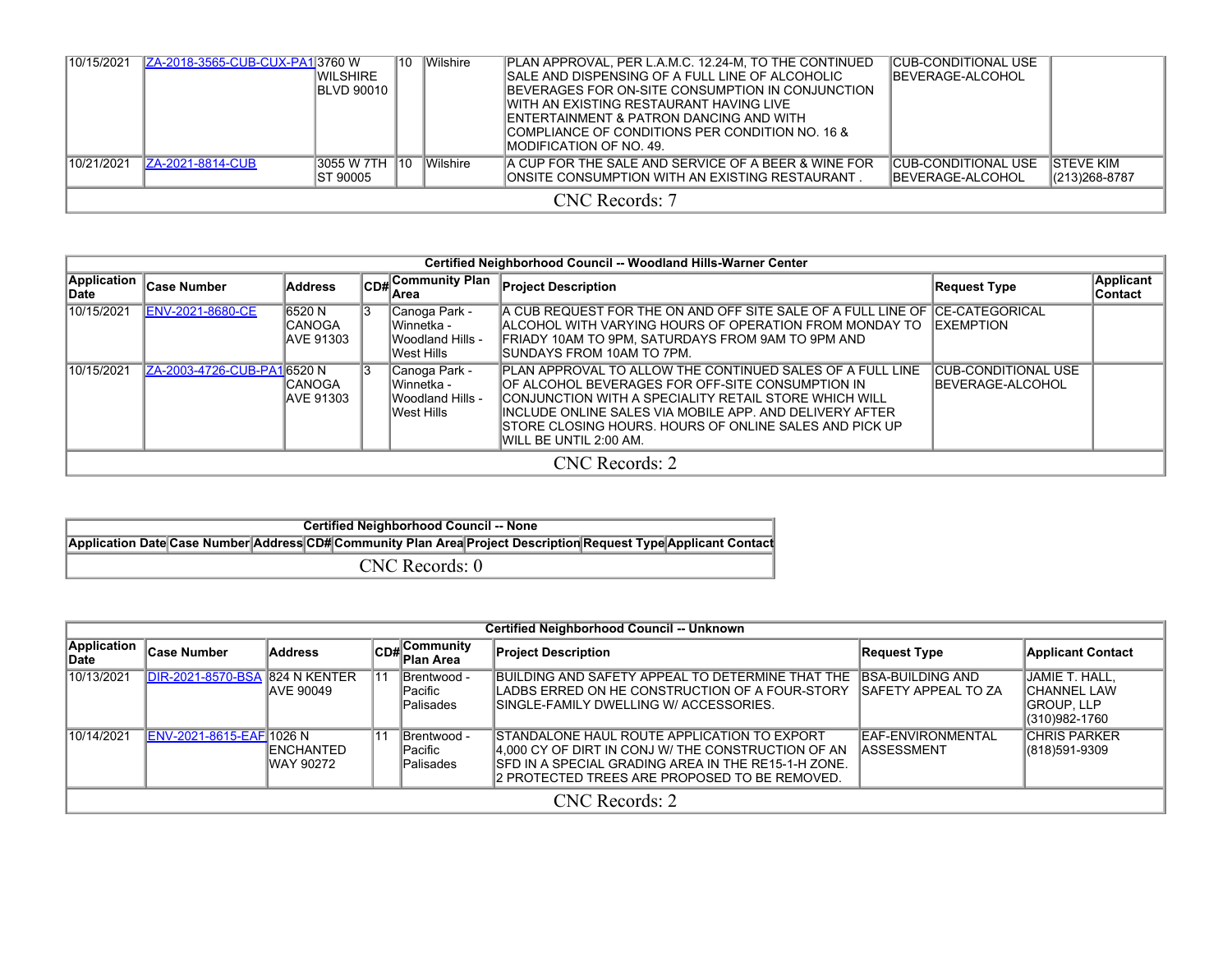## Cases that have revised case numbers, 10/10/2021 to 10/23/2021

Address

| Change<br>Date | Old Case Number                    | New Case Number          |                                             | CD               |
|----------------|------------------------------------|--------------------------|---------------------------------------------|------------------|
|                | 10/19/2021 ENV-2021-7051-EAF       | ENV-2021-7051-CE         | 1600 W WILSHIRE<br><b>BLVD 90017</b>        |                  |
|                | 10/14/2021   DIR-2021-681-SPP-MSP  | DIR-2021-681-DRB-SPP-MSP | 2350 N BOWMONT                              | $ 4\rangle$      |
|                | 10/19/2021   ZA-2021-8697-ZAA      | ZA-2021-8697-ZAA-HCA     | 5321 N SYLMAR<br><b>AVE 91401</b>           | $\vert 4 \vert$  |
|                | 10/21/2021   ENV-2020-7966-EAF     | ENV-2020-7966-CE         | 243 N DELFERN DR<br>90077                   |                  |
|                | 10/20/2021   DIR-2021-8777-TOC     | DIR-2021-8777-TOC-HCA    | 203 N OXFORD AVE<br>90004                   | $\vert 10 \vert$ |
|                | 10/21/2021   DIR-2021-8818-TOC-HCA | DIR-2021-8818-TOC-VHCA   | 1749 S LA BREA<br><b>AVE 90019</b>          | 10               |
|                | 10/19/2021   ENV-2017-3123-EAF     | ENV-2017-3123-CE         | 109 E CATAMARAN<br>ST 90292                 | 11               |
|                | 10/19/2021   ENV-2021-3489-EAF     | ENV-2021-3489-CE         | <b>15305 W DE PAUW</b><br>ST 90272          | 11               |
|                | 10/20/2021 ENV-2021-4940-EAF       | ENV-2021-4940-CE         | 12835 W SAN<br><b>VICENTE BLVD</b><br>90049 | 11               |
|                | 10/19/2021 ENV-2020-3937-EAF       | ENV-2020-3937-CE         | 8940 N RESEDA<br><b>BLVD</b> 91324          | 12 <sup>1</sup>  |